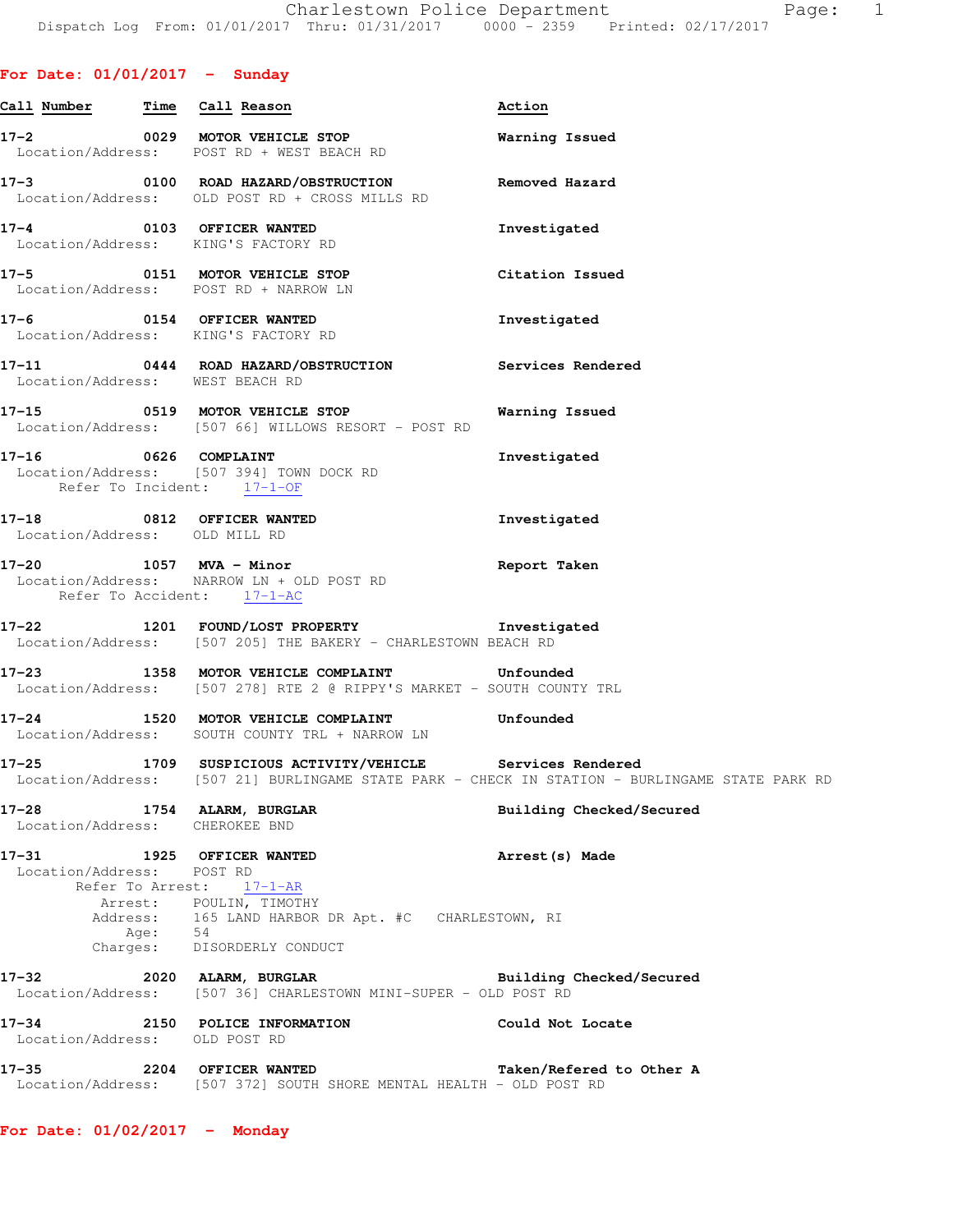| 17-40             | 0009 | MOTOR VEHICLE STOP           | Warning Issued |
|-------------------|------|------------------------------|----------------|
| Location/Address: |      | CAROLINA BACK RD + BUTTER LN |                |
| 17–62             | 1112 | FOLLOW-UP INVESTIGATION      | Investigated   |

|       |                                     | Refer To Incident: 17-2-OF                                                                    |                   |
|-------|-------------------------------------|-----------------------------------------------------------------------------------------------|-------------------|
| 17-64 | 1421<br>Location/Address: NARROW LN | ASSIST CITIZEN                                                                                | Services Rendered |
| 17–66 | 1943                                | MOTOR VEHICLE STOP<br>Vicinity of: [507 263] RTE 1 @ TOURIST INFO (MILE MARKER 7.6) - POST RD | Warning Issued    |
| 17–67 | 2028                                | MOTOR VEHICLE STOP<br>Location/Address: POST RD + KING'S FACTORY RD                           | Warning Issued    |

# **For Date: 01/03/2017 - Tuesday**

Location/Address: BISCUIT CITY RD

| 17-82             | 0358 |  | <b>ALARM, BURGLAR</b> |                                               |  |  | Building Checked/Secured |  |
|-------------------|------|--|-----------------------|-----------------------------------------------|--|--|--------------------------|--|
| Location/Address: |      |  |                       | [507 354] PAT'S POWER EQUIPMENT - OLD POST RD |  |  |                          |  |

- **17-83 0507 MVA Minor Investigated**  Location/Address: HILLTOP DR + RIVERVIEW DR Refer To Accident: 17-2-AC
- **17-85 0933 COMPLAINT Investigated**  Location/Address: CHARLESTOWN BEACH RD **17-86 1114 ASSIST OTHER TOWN DEPT Services Rendered**
- Location/Address: NARROW LN
- **17-87 1130 ASSIST OTHER AGENCY Investigated**  Location/Address: OCEAN VIEW AVE
- **17-88 1311 EVASION OF PAYMENT/Gas/Tow/Inn Investigated**  Location/Address: [507 653] THE COVE RESTURANT - OLD POST RD
- **17-90 1610 FIRE, OTHER Investigated**  Location/Address: CEDAR RD
- **17-91 1636 MOTOR VEHICLE STOP Warning Issued**  Location/Address: POST RD + KING'S FACTORY RD
- **17-92 1659 POLICE INFORMATION Investigated**  Location/Address: LAND HARBOR DR Refer To Incident: 17-4-OF

### **For Date: 01/04/2017 - Wednesday**

| 17-104                                   |      | 0052 MOTOR VEHICLE STOP<br>Location/Address: POST RD + SCHOOLHOUSE POND RD                    | No Action Required       |  |  |  |
|------------------------------------------|------|-----------------------------------------------------------------------------------------------|--------------------------|--|--|--|
| 17-114                                   |      | 0541 TRAFFIC CONTROL<br>Location/Address: POST RD + SOUTH COUNTY TRL                          | Services Rendered        |  |  |  |
| 17-115<br>Location/Address: OLD DEPOT RD | 0809 | <b>ATTEMPTED SUICIDE</b><br>Refer To Incident: 17-5-OF                                        | Report Taken             |  |  |  |
| 17–116<br>Location/Address:              | 0824 | ALARM, BURGLAR<br>HOWARD DR                                                                   | Building Checked/Secured |  |  |  |
| 17–117<br>Location/Address:              |      | 0911 SUSPICIOUS ACTIVITY/VEHICLE<br>SOUTH COUNTY TRL                                          | Investigated             |  |  |  |
| 17–118<br>Location/Address:              |      | 1052 SUSPICIOUS ACTIVITY/VEHICLE<br>[507 19] CHARLESTOWN ELEMENTARY SCHOOL - CAROLINA BACK RD | Investigated             |  |  |  |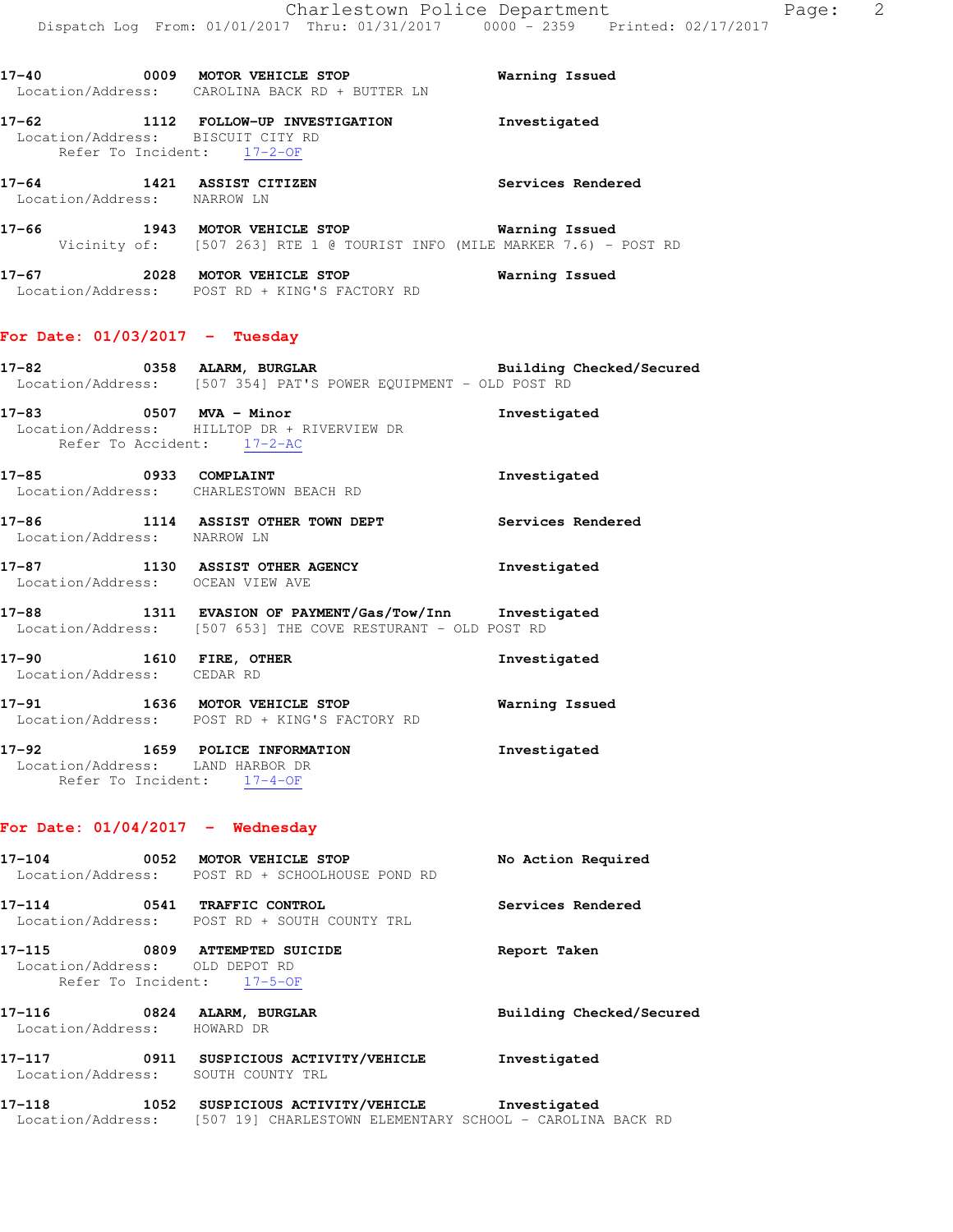|                                                                | Charlestown Police Department<br>Dispatch Log From: 01/01/2017 Thru: 01/31/2017 0000 - 2359 Printed: 02/17/2017                               |                          |
|----------------------------------------------------------------|-----------------------------------------------------------------------------------------------------------------------------------------------|--------------------------|
|                                                                | 17-120 1204 MOTOR VEHICLE STOP 6 Warning Issued<br>Vicinity of: [507 261] RTE 1 @ STATE GARAGE (MILE MARKER 9.6) - POST RD                    |                          |
| Vicinity of: PASTURE LN                                        | 17-122 1316 SUSPICIOUS ACTIVITY/VEHICLE Could Not Locate                                                                                      |                          |
| Location/Address: PIETILA RD                                   | 17-123 1438 OFFICER WANTED                                                                                                                    | Investigated             |
| Location/Address: ROCKY ACRES DR<br>Refer To Incident: 17-6-OF | 17-125 1624 JUVENILE OFFENSES Report Taken                                                                                                    |                          |
| Location/Address: NARROW LN                                    | 17-126 1643 FOLLOW-UP INVESTIGATION Investigated                                                                                              |                          |
|                                                                | 17-127 1713 TRAFFIC CONTROL Services Rendered<br>Location/Address: POST RD + KING'S FACTORY RD                                                |                          |
| Location/Address: NARROW LN                                    | 17-128 1714 FOLLOW-UP INVESTIGATION Services Rendered                                                                                         |                          |
| Refer To Incident: 17-7-OF                                     | 17-129 1734 POLICE INFORMATION 17-129<br>Location/Address: [507 228] PHIL & ANN'S SUNSET MOTEL - OLD POST RD                                  |                          |
|                                                                | 17-130 1945 MOTOR VEHICLE STOP 6 Warning Issued<br>Location/Address: [507 276] RTE 2 @ RICHMOND LINE - SOUTH COUNTY TRL                       |                          |
|                                                                | 17-131 2007 MOTOR VEHICLE STOP 6 Warning Issued<br>Location/Address: [507 276] RTE 2 @ RICHMOND LINE - SOUTH COUNTY TRL                       |                          |
| Location/Address: CHARLES AVE                                  | 17-132 2009 JUVENILE OFFENSES                                                                                                                 | Investigated             |
| Location/Address: CHEROKEE BND                                 | 17-133 2113 ALARM, CO DETECTOR                                                                                                                | Investigated             |
| Location/Address: CHARLES AVE                                  | 17-135 2137 JUVENILE OFFENSES                                                                                                                 | Investigated             |
|                                                                | 17-136 2308 ASSIST OTHER AGENCY<br>Location/Address: [507 642] RAILROAD AVE                                                                   | Taken to Family/Guardian |
| 17-137 2352 OFFICER WANTED<br>Location/Address: BURNHAM ST     |                                                                                                                                               | Investigated             |
| For Date: $01/05/2017$ - Thursday                              |                                                                                                                                               |                          |
|                                                                | 17-139 0026 ALARM, BURGLAR<br>Location/Address: [507 495] ARBUTUS TRL                                                                         | Building Checked/Secured |
| Location/Address: POST RD + HOXSIE AVE                         | 17-143 0059 MOTOR VEHICLE STOP                                                                                                                | Warning Issued           |
|                                                                | Location/Address: [507 261] RTE 1 @ STATE GARAGE (MILE MARKER 9.6) - POST RD                                                                  |                          |
|                                                                | 17-149 0826 TRAFFIC CONTROL<br>Location/Address: [507 100] RTE 1 @ FIORES - POST RD                                                           | No Action Required       |
|                                                                | 17-150 		 0828 MOTOR VEHICLE STOP 		 Warning Issued<br>Location/Address: [507 287] RTE 112 @ CHARLESTOWN ELEMENTARY SCHOOL - CAROLINA BACK RD |                          |
|                                                                | 17-152 0929 WARRANT ARREST<br>Location/Address: [507-642] CHARLESTOWN POLICE DEPARTMENT - OLD POST RD                                         | Arrest (s) Made          |

 Location/Address: [507 642] CHARLESTOWN POLICE DEPARTMENT - OLD POST RD Refer To Summons: 17-2-AR Summons: BASCOM, DANIEL S Address: 4380 SOUTH COUNTY TRL Apt. #10 CHARLESTOWN, RI Age: 30

Page: 3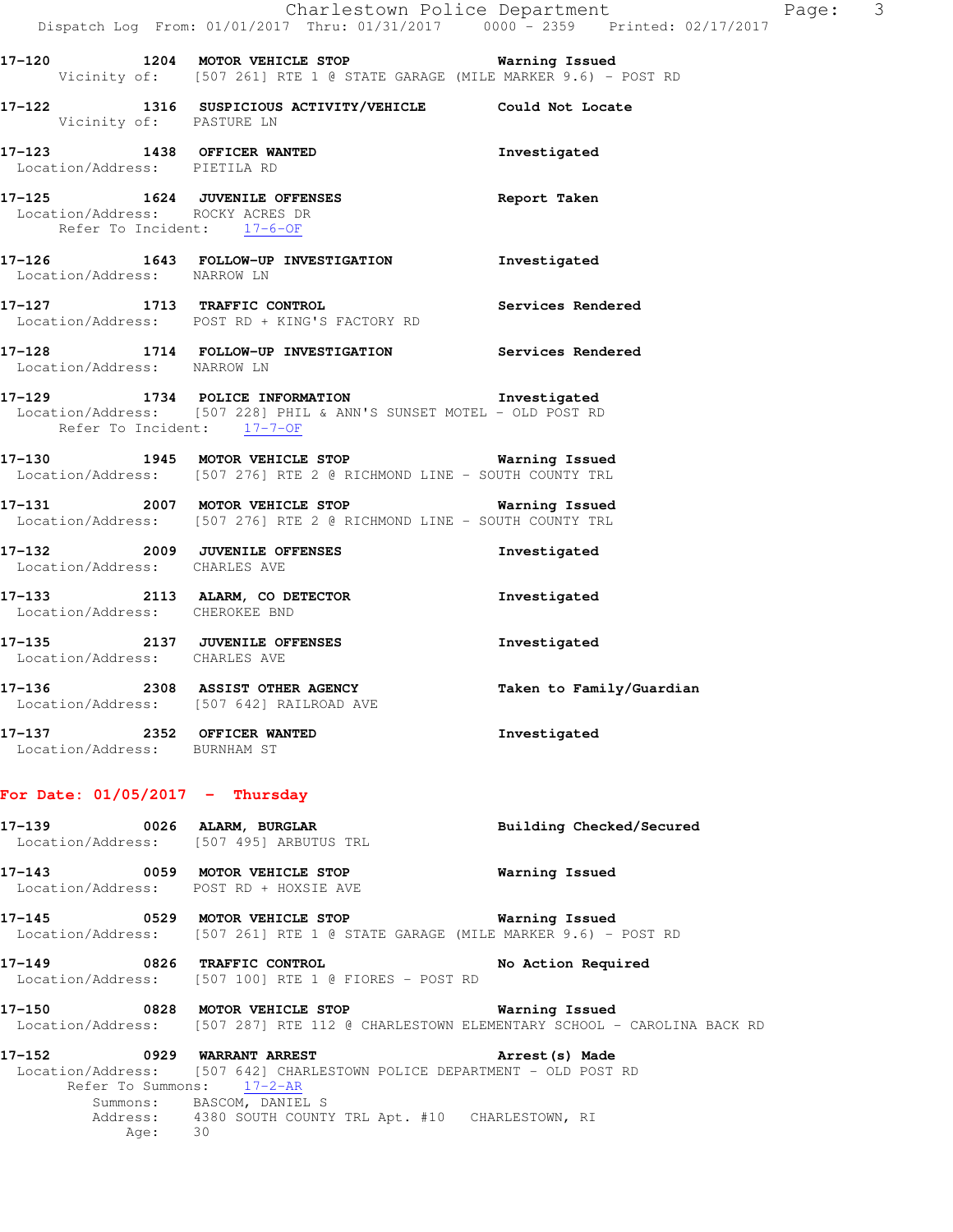|                                                                                         | Dispatch Log From: 01/01/2017 Thru: 01/31/2017 0000 - 2359 Printed: 02/17/2017                                               | Charlestown Police Department<br>Page: 4 |  |
|-----------------------------------------------------------------------------------------|------------------------------------------------------------------------------------------------------------------------------|------------------------------------------|--|
|                                                                                         | Charges: DOMESTIC-DISORDERLY CONDUCT<br>DOMESTIC-SIMPLE ASSAULT/BATTERY                                                      |                                          |  |
| 17-153 0935 ALARM, FIRE                                                                 | Location/Address: [507 679] MOHEGAN RD                                                                                       | <b>False Alarm</b>                       |  |
|                                                                                         | 17-154 		 0948 MOTOR VEHICLE STOP 			 Warning Issued<br>Location/Address: [507 200] RTE 1 @ PACKAGE STORE - POST RD          |                                          |  |
| 17-155 1028 ESCORT<br>Location/Address: NARROW LN                                       |                                                                                                                              | Services Rendered                        |  |
|                                                                                         | 17-157 1248 MOTOR VEHICLE STOP<br>Location/Address: [507 260] RTE 1 @ GENERAL STANTON - POST RD                              | Warning Issued                           |  |
| 17-159 1338 OFFICER WANTED<br>Location/Address: NARROW LN<br>Refer To Incident: 17-8-OF |                                                                                                                              | Investigated                             |  |
| 17-160 1600 TRAFFIC CONTROL                                                             | Services Rendered<br>Location/Address: POST RD + KING'S FACTORY RD                                                           |                                          |  |
| Location/Address: NARROW LN<br>Refer To Incident: 17-9-OF                               | 17-161 1648 EMBEZZELMENT/FRAUD/FORGERY Services Rendered                                                                     |                                          |  |
|                                                                                         | 17-162 1653 POLICE INFORMATION No Action Required<br>Location/Address: [507 642] CHARLESTOWN POLICE DEPARTMENT - OLD POST RD |                                          |  |
|                                                                                         | 17-164 1847 FOLLOW-UP INVESTIGATION Services Rendered<br>Location/Address: [507 228] PHIL & ANN'S SUNSET MOTEL - OLD POST RD |                                          |  |
| 17-168 2046 OFFICER WANTED                                                              | Location/Address: COLUMBIA HEIGHTS OVAL<br>Refer To Arrest: 17-3-AR                                                          | Arrest(s) Made                           |  |
|                                                                                         | Arrest: CHAMPLIN, GROVER D<br>Address: 70 COLUMBIA HEIGHTS OVAL CHARLESTOWN, RI                                              |                                          |  |
|                                                                                         | Age: 21<br>Charges: DOMESTIC-DISORDERLY CONDUCT<br>DOMESTIC-VANDALISM/MALICIOUS INJURY TO PROP                               |                                          |  |
| 17-169 2335 OFFICER WANTED<br>Location/Address: GENERAL STANTON LN                      |                                                                                                                              | Investigated                             |  |
| Location/Address: COLUMBIA HEIGHTS RD                                                   | 17-170 			 2353 ASSIST OTHER POLICE DEPT 			 Could Not Locate                                                                |                                          |  |
| For Date: $01/06/2017 -$ Friday                                                         |                                                                                                                              |                                          |  |
| Refer To Incident: 17-10-OF                                                             | 17-171 0017 DIS CONDUCT / FIGHT Threstigated<br>Location/Address: [507 235] NINIGRET INN - PROSSER TRL                       |                                          |  |
|                                                                                         | 17-173 0252 POLICE INFORMATION No Action Required<br>Location/Address: COLUMBIA HEIGHTS RD                                   |                                          |  |
|                                                                                         | 17-177 0552 ALARM, BURGLAR 17-177 Investigated<br>Location/Address: [507 247] HUNGRY HAVEN RESTAURANT - SOUTH COUNTY TRL     |                                          |  |
|                                                                                         | 17-178 0616 MVA - Minor<br>Location/Address: OLD COACH RD + EAST PASQUISETT TRL                                              | Investigated                             |  |
|                                                                                         | 17-181 0855 TRANSPORT<br>Location/Address: [507 642] CHARLESTOWN POLICE DEPARTMENT - OLD POST RD                             | Services Rendered                        |  |
|                                                                                         | 17-182 1059 ANIMAL COMPLAINT Services Rendered<br>Location/Address: CHARLESTOWN - EAST CHARLES ST + INDIAN TRL               |                                          |  |
| Location/Address: PIPER CT                                                              | 17-183 1152 EMBEZZELMENT/FRAUD/FORGERY Report Taken                                                                          |                                          |  |
|                                                                                         |                                                                                                                              |                                          |  |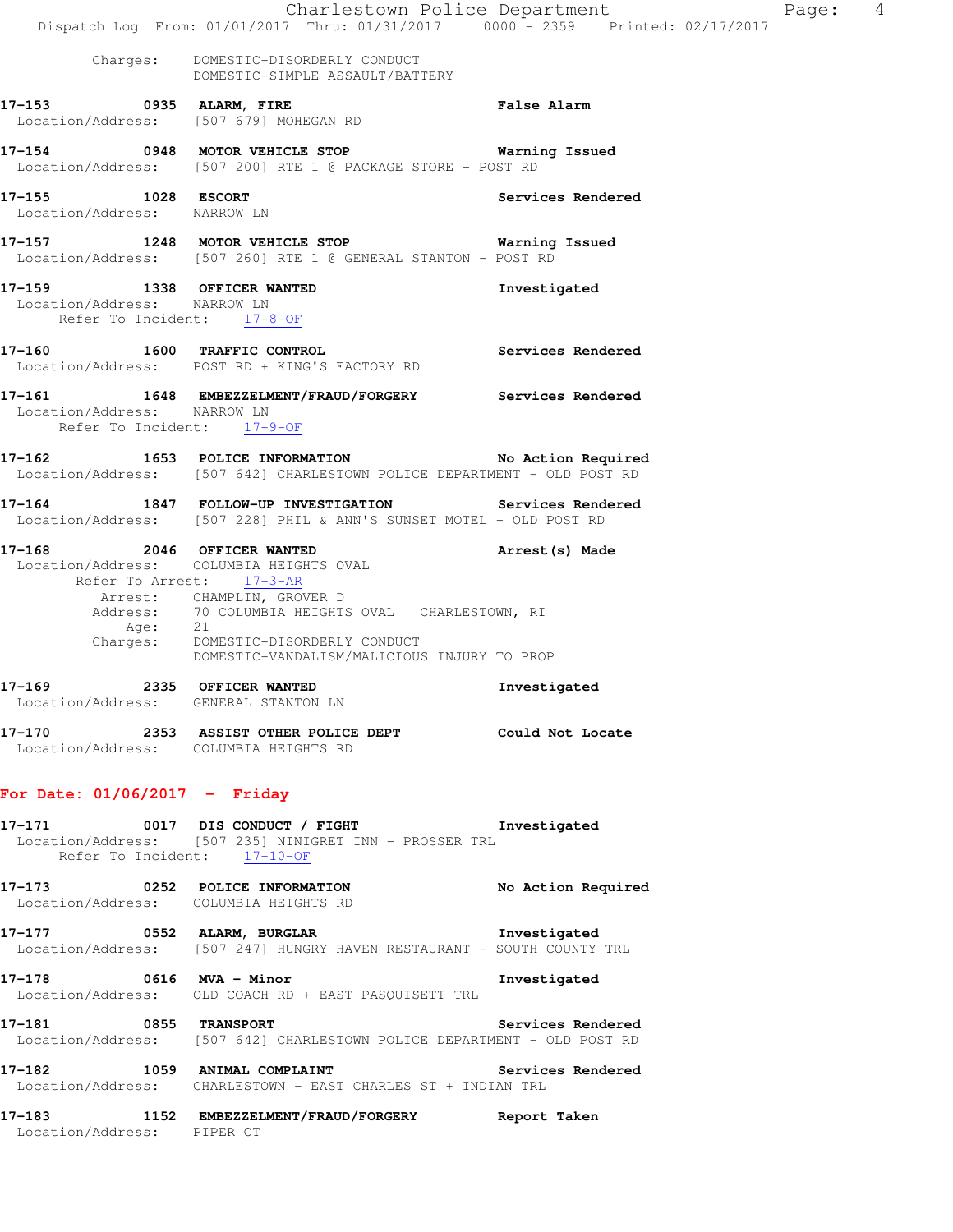Refer To Incident: 17-11-OF

| 17-184            |  |             | 1532 TOWN COUNCIL DOCKET DELIVERY | <b>Services Rendered</b> |  |
|-------------------|--|-------------|-----------------------------------|--------------------------|--|
| Location/Address: |  | LAKESIDE DR |                                   |                          |  |
| -- - - - -        |  |             |                                   |                          |  |

**17-185 1537 PSYCHOLOGICAL EMERGENCY Transported to Hospital**  Location/Address: HILLTOP DR

**17-187 1626 THREATS Investigated**  Location/Address: GENERAL STANTON LN

**17-188 1648 SUSPICIOUS ACTIVITY/VEHICLE Services Rendered**  Location/Address: [507 31] BLUE SHUTTERS BEACH - EAST BEACH RD

**17-189 1735 MOTOR VEHICLE STOP Warning Issued**  Location/Address: POST RD + SCHOOLHOUSE POND RD

**17-191 1943 MOTOR VEHICLE STOP Warning Issued**  Location/Address: SOUTH COUNTY TRL + SAND PLAIN RD

### **For Date: 01/07/2017 - Saturday**

- **17-217 0547 TRAFFIC CONTROL Services Rendered**  Location/Address: POST RD + SOUTH COUNTY TRL **17-218 0851 OFFICER WANTED Investigated**  Location/Address: SAND PLAIN RD
- **17-219 1343 MVA Minor Report Taken**  Location/Address: POST RD + EAST BEACH RD Refer To Accident: 17-3-AC
- **17-220 1400 DISABLED MV Services Rendered**  Location/Address: [507 300] RTE 1 @ KRYSTAL PENGUIN - POST RD
- **17-221 1457 MVA W/Injury/Fluid/Hazard No Action Required**  Location/Address: SAND PLAIN RD
- 17-222 1509 MVA Minor **Night Services Rendered** Location/Address: SOUTH COUNTY TRL
- **17-223 1558 VANDALISM Investigated**  Location/Address: COLUMBIA HEIGHTS RD
- **17-224 1608 MVA Minor No Action Required**  Location/Address: CHARLES AVE
- **17-225 1658 DISABLED MV Services Rendered**  Location/Address: POST RD + WEST BEACH RD
- **17-227 1828 MOTOR VEHICLE COMPLAINT Investigated**  Location/Address: [507 608] NINIGRET PARK - BIKE GARAGE/SHED - PARK LN Refer To Incident: 17-12-OF
- **17-228 1943 MVA Minor Report Taken**  Location/Address: OLD POST RD + ARNOLDA ROUND RD Refer To Accident: 17-4-AC
- **17-229 2024 MVA Minor Investigated**  Location/Address: [507 260] RTE 1 @ GENERAL STANTON - POST RD
- **17-230 2055 ALARM, CO DETECTOR Taken/Refered to Other A**  Location/Address: KENNEDY LN

### **For Date: 01/08/2017 - Sunday**

**17-251 0452 TRAFFIC CONTROL No Action Required**  Location/Address: POST RD + KING'S FACTORY RD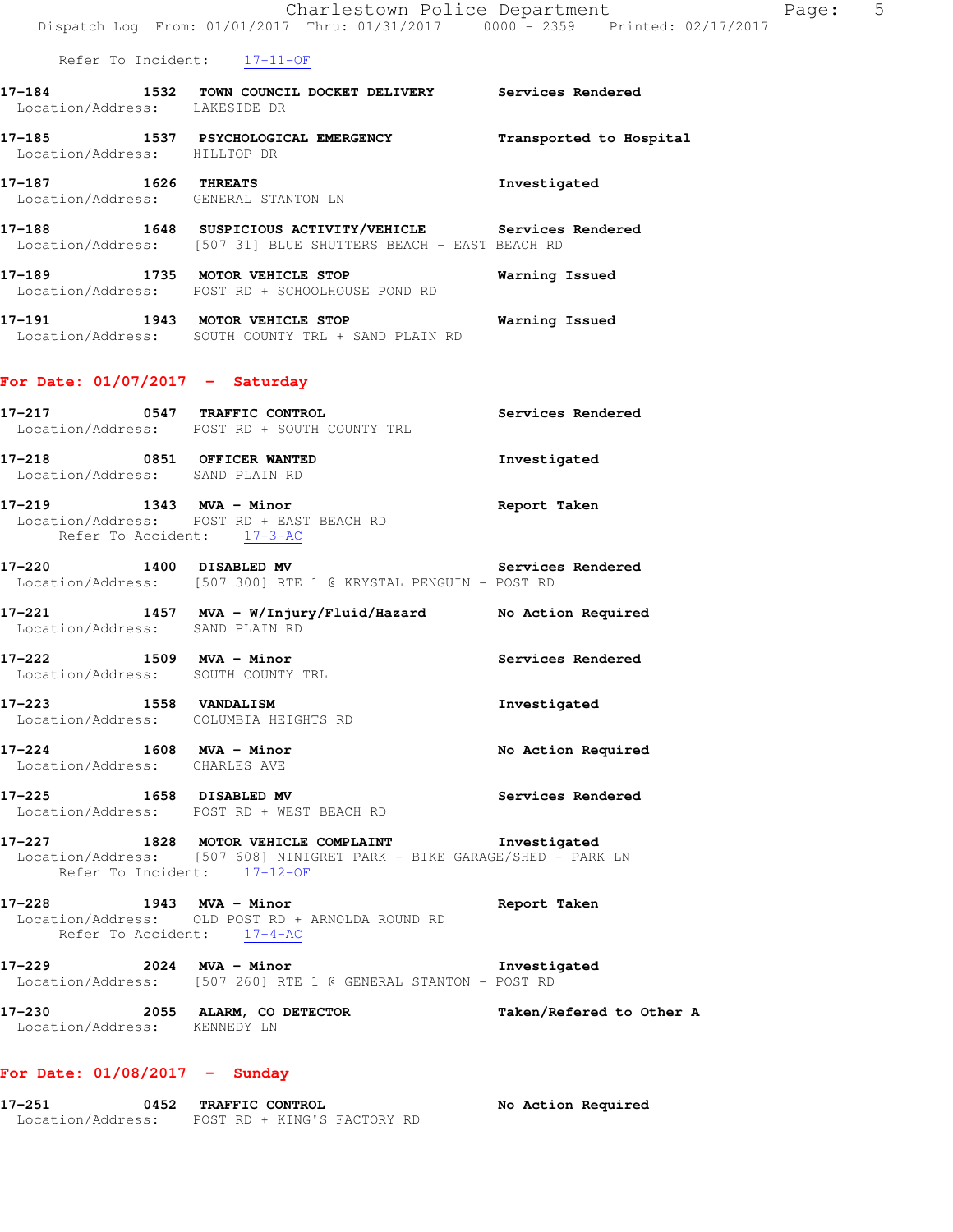| Charlestown Police Department                  |  |  |  |  |                                     |  |  |  | - 6 |
|------------------------------------------------|--|--|--|--|-------------------------------------|--|--|--|-----|
| Dispatch Log From: 01/01/2017 Thru: 01/31/2017 |  |  |  |  | $0000 - 2359$ Printed: $02/17/2017$ |  |  |  |     |

| 17–252            | 0524 | <b>TRAFFIC CONTROL</b> |  |  |                                     |  |  |  | <b>Services Rendered</b> |
|-------------------|------|------------------------|--|--|-------------------------------------|--|--|--|--------------------------|
| Location/Address: |      |                        |  |  | SOUTH COUNTY TRL + CAROLINA BACK RD |  |  |  |                          |

**17-253 0900 DISABLED MV Services Rendered**  Location/Address: CAROLINA BACK RD + OLD MILL RD

**17-254 0909 MVA - Minor Report Taken**  Location/Address: THIRD ST Refer To Accident: 17-5-AC

**17-255 1001 ASSIST CITIZEN Services Rendered**  Location/Address: EAST CENTRAL AVE

**17-260 1528 MOTOR VEHICLE COMPLAINT Services Rendered**  Location/Address: BOTKA DR

**17-261 1531 DISABLED MV Unfounded**  Location/Address: POST RD

**17-262 1545 DISABLED MV Removed Hazard**  Location/Address: POST RD + NARROW LN

**17-263 1702 ALARM, BURGLAR Investigated**  Location/Address: [507 12] CAROLINA POST OFFICE - ALTON CAROLINA RD

**17-266 2055 SUSPICIOUS ACTIVITY/VEHICLE Removed Hazard**  Location/Address: [507 608] NINIGRET PARK - BIKE GARAGE/SHED - PARK LN

**For Date: 01/09/2017 - Monday**

| 17-280 | 0736 |                  | <b>MOTOR VEHICLE STOP</b>        | Warning Issued |  |
|--------|------|------------------|----------------------------------|----------------|--|
|        |      |                  | Vicinity of: MEADOW LN + POST RD |                |  |
| 17–282 |      | 0822 FIRE, OTHER |                                  | Investigated   |  |

Location/Address: RAILROAD AVE

**17-287 1254 DISABLED MV Services Rendered**  Vicinity of: [507 303] RTE 1 @ SOUTH SHORE MENTAL HEALTH (MM 9.0) - POST RD

**17-289 1346 MOTOR VEHICLE STOP Warning Issued**  Location/Address: [507 261] RTE 1 @ STATE GARAGE (MILE MARKER 9.6) - POST RD

**17-291 1350 POLICE INFORMATION Services Rendered**  Location/Address: [507 642] CHARLESTOWN POLICE DEPARTMENT - OLD POST RD Refer To Incident: 17-13-OF

**17-292 1603 ALARM, BURGLAR False Alarm** 

Location/Address: TOCKWOTTEN COVE RD

- **17-295 1848 DISABLED MV No Action Required**  Vicinity of: [507 374] SAINT MARYS CHURCH - CAROLINA BACK RD
- **17-298 2143 911 CALLS/False/Hang-Ups/Open Investigated**  Location/Address: WEST CASTLE WAY
- **17-299 2238 DOMESTIC/Assault/Diso/Other Investigated**  Location/Address: LIISA DR

## **For Date: 01/10/2017 - Tuesday**

| 17-316            | 0224 |  | MOTOR VEHICLE STOP                               |  |  | Citation Issued |
|-------------------|------|--|--------------------------------------------------|--|--|-----------------|
| Location/Address: |      |  | [507 1] CHARLESTOWN TOWN HALL - SOUTH COUNTY TRL |  |  |                 |

**17-319 0441 MVA - Minor Investigated**  Location/Address: POST RD + NARROW LN Refer To Accident: 17-6-AC

**17-320 0922 ASSIST CITIZEN No Action Required**  Location/Address: HILLTOP DR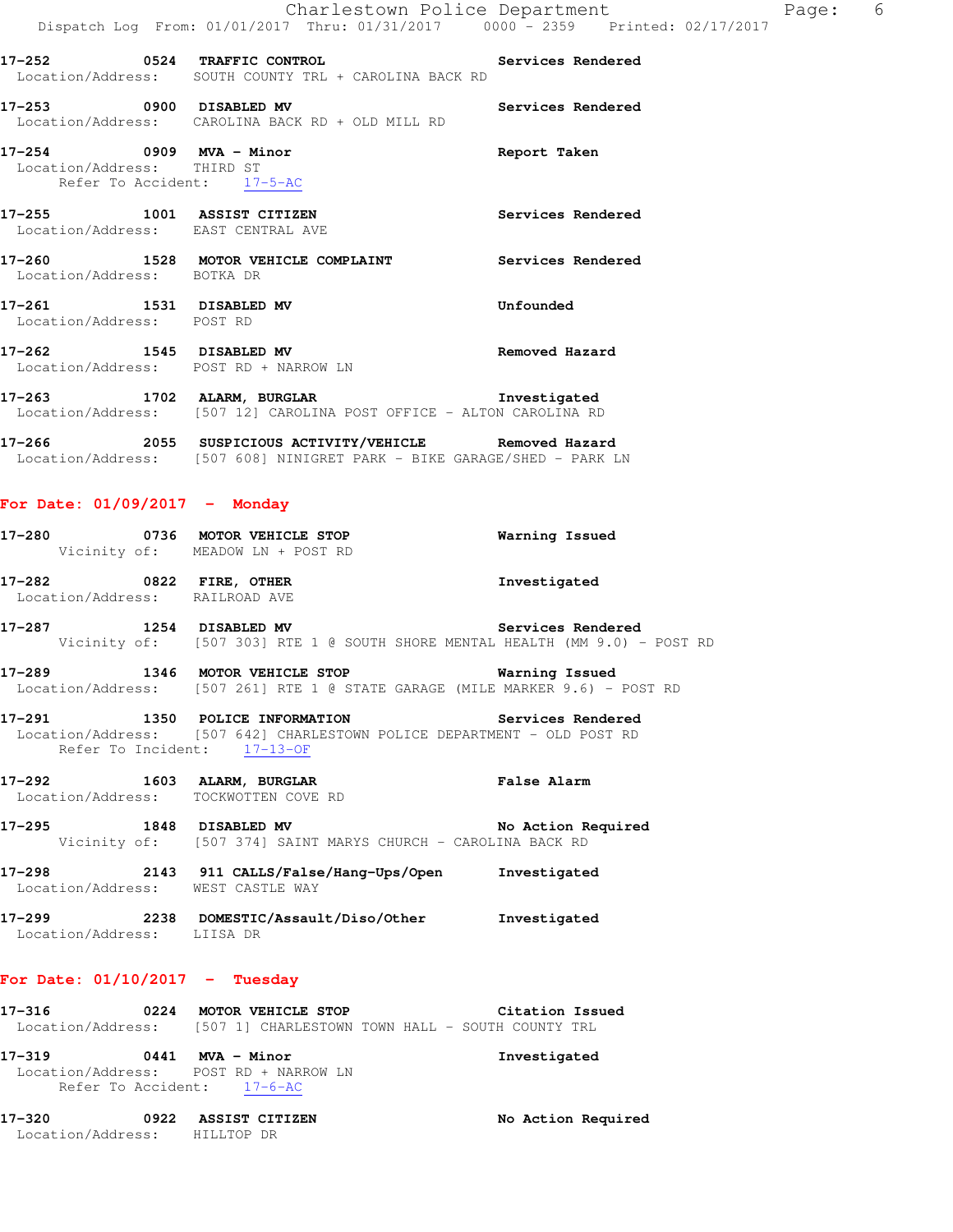|                                                   | 17-321 1133 ALARM, BURGLAR<br>Location/Address: [507 416] MOHEGAN RD                                                                                                      | Building Checked/Secured |
|---------------------------------------------------|---------------------------------------------------------------------------------------------------------------------------------------------------------------------------|--------------------------|
| Location/Address: LAURI DR                        | 17-325 1600 WELL BEING CHECK Could Not Locate                                                                                                                             |                          |
| Refer To Incident: 17-14-OF                       | 17-327 2253 FIRE, VEHICLE<br>Location/Address: [507 207] OLD POST RD                                                                                                      | Extinquished             |
| For Date: $01/11/2017$ - Wednesday                |                                                                                                                                                                           |                          |
|                                                   | 17-330 6308 ASSIST OTHER POLICE DEPT Services Rendered<br>Location/Address: BURDICKVILLE RD                                                                               |                          |
|                                                   | 17-332 0614 ROAD HAZARD/OBSTRUCTION No Action Required<br>Location/Address: SHUMANKANUC HILL RD                                                                           |                          |
| Refer To Accident: 17-7-AC                        | 17-333 0725 MVA - Minor<br>Vicinity of: [507 619] OLD COACH RD                                                                                                            | Report Taken             |
|                                                   | 17-334 0754 911 CALLS/False/Hang-Ups/Open False Alarm<br>Location/Address: WEST CASTLE WAY                                                                                |                          |
|                                                   | 17-335 1041 ALARM, BURGLAR<br>Location/Address: OLD POST RD                                                                                                               | False Alarm              |
|                                                   | 17-336 1053 MOTOR VEHICLE STOP <b>STOP</b> Warning Issued<br>Location/Address: [507 263] RTE 1 @ TOURIST INFO (MILE MARKER 7.6) - POST RD                                 |                          |
|                                                   | 17-340 1405 TRAFFIC CONTROL<br>Location/Address: POST RD + EAST BEACH RD                                                                                                  | Services Rendered        |
| Refer To Accident: 17-8-AC                        | 17-341 1422 MVA - Minor<br>Location/Address: SOUTH COUNTY TRL + SHERMAN AVE                                                                                               | Transported to Hospital  |
|                                                   | 17-343 1550 MOTOR VEHICLE STOP <b>Warning Issued</b><br>Location/Address: [507 12] CAROLINA POST OFFICE - ALTON CAROLINA RD                                               |                          |
| Location/Address: LAKESIDE DR                     | 17-344 1552 WELL BEING CHECK                                                                                                                                              | Investigated             |
| 17-346 1644 THREATS<br>Location/Address: ENNIS LN | Refer To Incident: 17-15-OF                                                                                                                                               | Report Taken             |
| 17-347 1758 DISABLED MV                           | Location/Address: POST RD + BEND RD                                                                                                                                       | Investigated             |
|                                                   | 17-351 1959 MOTOR VEHICLE STOP<br>Location/Address: COBLEIGH ST + CHARLESTOWN BEACH RD                                                                                    | Warning Issued           |
|                                                   | 17-352 2006 MOTOR VEHICLE STOP<br>Location/Address: [507 36] CHARLESTOWN MINI-SUPER - OLD POST RD                                                                         | Warning Issued           |
|                                                   | 17-353 2027 TRAFFIC CONTROL<br>Location/Address: POST RD + SOUTH COUNTY TRL                                                                                               | Services Rendered        |
|                                                   | 17-354 2043 MOTOR VEHICLE STOP<br>Location/Address: [507 100] RTE 1 @ FIORES (MILE MARKER 8.0) - POST RD<br>Refer To Summons: 17-4-AR                                     | Arrest (s) Made          |
|                                                   | Summons: KENYON, OLIVIA A<br>Address: 126 CAROLINA BACK RD CHARLESTOWN, RI<br>Age: 19<br>Charges: Driving after denial, suspension or revocation of license - 1st Offense |                          |
|                                                   |                                                                                                                                                                           |                          |

**17-356 2257 MVA - Minor Investigated**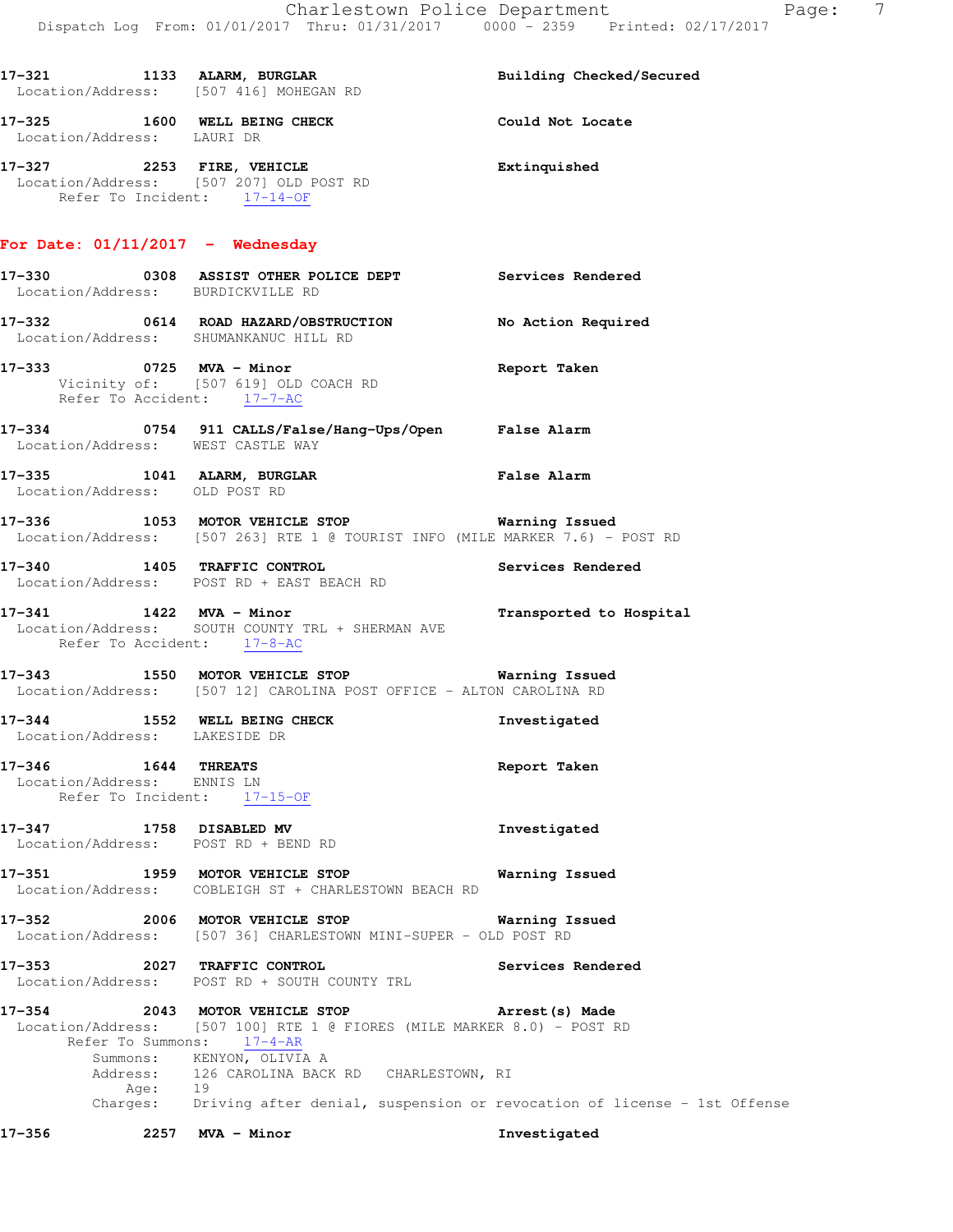Location/Address: POST RD + WEST BEACH RD

# **For Date: 01/12/2017 - Thursday**

|                                                                 | 17-360 0537 MOTOR VEHICLE STOP<br>Location/Address: POST RD + PROSSER TRL                                                                                                            | <b>Warning Issued</b> |
|-----------------------------------------------------------------|--------------------------------------------------------------------------------------------------------------------------------------------------------------------------------------|-----------------------|
|                                                                 | 17-361 0702 TRAFFIC CONTROL 2000 Warning Issued<br>Location/Address: KING'S FACTORY RD + NARRAGANSETT TRL                                                                            |                       |
| Location/Address: NARROW LN                                     | 17-366 1128 ANNOYING PHONE CALLS Services Rendered                                                                                                                                   |                       |
| Location/Address: INDIAN CEDAR DR                               | 17-368 1334 ANIMAL COMPLAINT Services Rendered                                                                                                                                       |                       |
|                                                                 | 17-369 1358 ASSIST OTHER POLICE DEPT Services Rendered<br>Location/Address: [507 531] NARRAGANSETT INDIAN TRIBAL HEALTH CENTER - SOUTH COUNTY TRL                                    |                       |
| Location/Address: KING'S FACTORY RD                             | 17-370 1412 ANNOYING PHONE CALLS Unfounded                                                                                                                                           |                       |
| Location/Address: FIFTH AVE<br>Refer To Accident: 17-9-AC       | 17-373 1758 MVA - Minor                                                                                                                                                              | Report Taken          |
| 17-374 2047 OFFICER WANTED<br>Location/Address: GOOSEBERRY HILL | Refer To Summons: 17-6-AR<br>Summons: MONROE, CARLA L<br>Address: 50A BOTKA DR CHARLESTOWN, RI<br>Age: 55<br>Charges: 55<br>Charges: SIMPLE ASSAULT OR BATTERY<br>DISORDERLY CONDUCT | Investigated          |
|                                                                 | 17-375 2059 ASSIST OTHER TOWN DEPT Building Checked/Secured<br>Location/Address: [507 1] CHARLESTOWN TOWN HALL - SOUTH COUNTY TRL                                                    |                       |
| Location/Address: GOOSEBERRY HILL                               | 17-376 2109 FOLLOW-UP INVESTIGATION Services Rendered                                                                                                                                |                       |
|                                                                 | 17-377 2307 OFFICER WANTED Services Rendered<br>Location/Address: [507 19] CHARLESTOWN ELEMENTARY SCHOOL - CAROLINA BACK RD                                                          |                       |
| For Date: $01/13/2017$ - Friday                                 |                                                                                                                                                                                      |                       |
|                                                                 | 17-378 0550 TRAFFIC CONTROL<br>Location/Address: POST RD + SOUTH COUNTY TRL                                                                                                          | Services Rendered     |
|                                                                 | 17-381 0636 MOTOR VEHICLE STOP<br>Location/Address: POST RD + TAMANACO DR                                                                                                            | Warning Issued        |
|                                                                 | 17-384 0938 POLICE INFORMATION<br>Location/Address: [507 79] ECKEL INSURANCE INC - OLD POST RD                                                                                       | No Action Required    |
| 17-389 1218 OFFICER WANTED<br>Location/Address: BURDICKVILLE RD |                                                                                                                                                                                      | Investigated          |
| 17-390 1242 ALARM, BURGLAR                                      | Location/Address: [507 254] GALAPAGOS COLLECTION - OLD POST RD                                                                                                                       | False Alarm           |
|                                                                 | 17-393 1553 BURGLARY (Attempted B&E) Investigated<br>Location/Address: KING'S FACTORY RD                                                                                             |                       |
| 17-397 1932 COMPLAINT                                           | Location/Address: [507 841] BREACHWAY GRILL - CHARLESTOWN BEACH RD                                                                                                                   | Investigated          |

**For Date: 01/14/2017 - Saturday**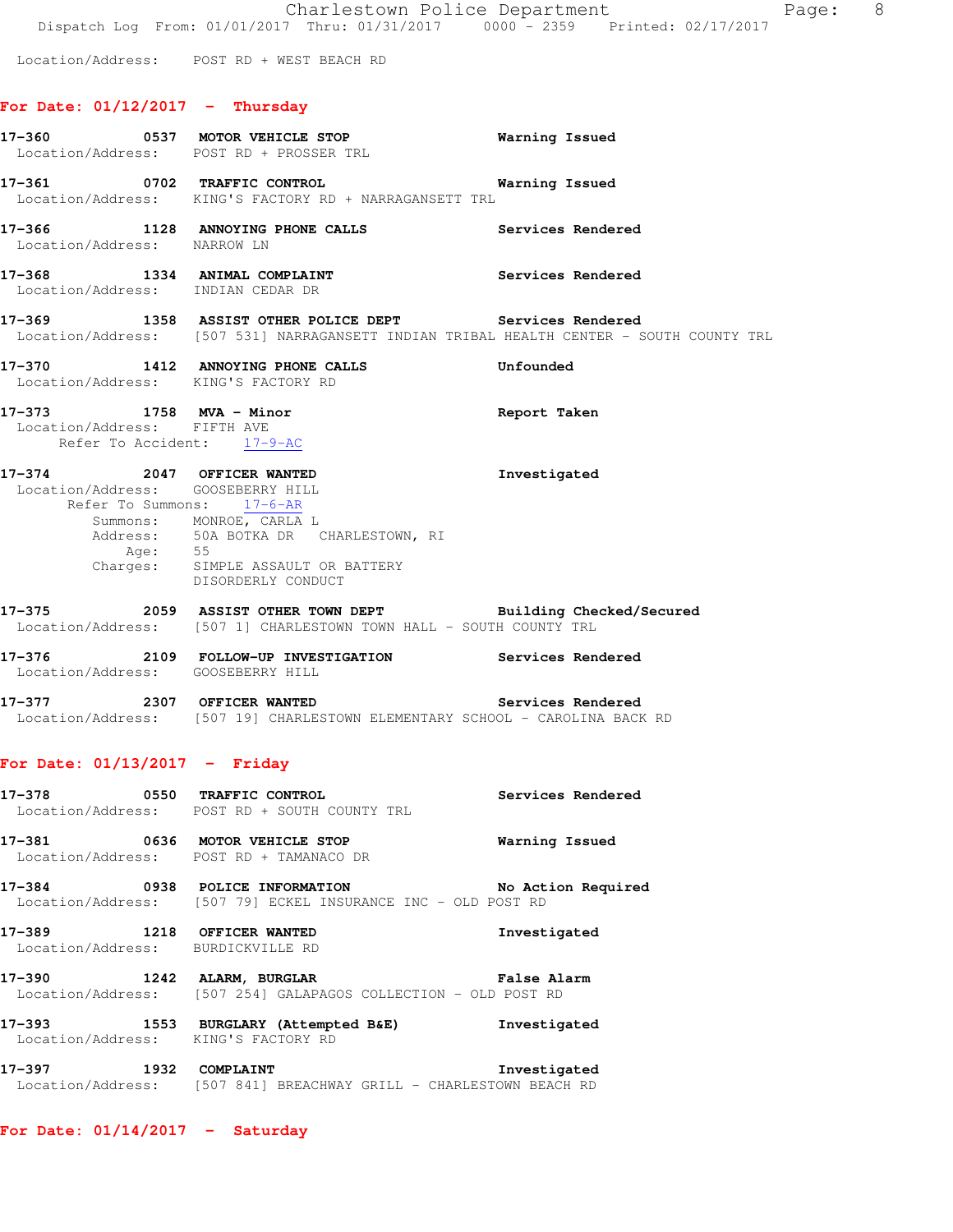| Location/Address: BOTKA DR      | 17-403 0004 MOTOR VEHICLE STOP No Action Required                                                                                                                                                                                                                                                                                                          |                          |
|---------------------------------|------------------------------------------------------------------------------------------------------------------------------------------------------------------------------------------------------------------------------------------------------------------------------------------------------------------------------------------------------------|--------------------------|
|                                 | 17-411 0120 MOTOR VEHICLE STOP Warning Issued<br>Location/Address: SHANNOCK RD + COLUMBIA HEIGHTS RD                                                                                                                                                                                                                                                       |                          |
|                                 | 17-414 0215 MOTOR VEHICLE STOP <b>Arrest(s) Made</b><br>Location/Address: NARROW LN + OLD COACH RD<br>Refer To Incident: 17-20-OF<br>Refer To Arrest: 17-5-AR<br>Arrest: GIBBONS, AARON P<br>Address: 56 CROSS ST WESTERLY, RI<br>Age: 25<br>Charges: DUI/DRUGS/ALCOHOL/1ST OFFENSE - B.A.C. UNKNOWN<br>Refusal to Submit to Chemical Test - 1st Violation |                          |
|                                 | 17-416 0617 ALARM, BURGLAR<br>Location/Address: [507 621] BLACKFOOT CIR                                                                                                                                                                                                                                                                                    | Building Checked/Secured |
|                                 | 17-420 0830 ANIMAL COMPLAINT<br>Location/Address: POST RD<br>Refer To Incident: 17-16-OF                                                                                                                                                                                                                                                                   | Report Taken             |
|                                 | 17-421 0904 ALARM, BURGLAR <b>Example 2018</b> Building Checked/Secured<br>Location/Address: [507 895] WINDSWEPT CENTER - OLD POST RD                                                                                                                                                                                                                      |                          |
|                                 | 17-426 1006 MOTOR VEHICLE STOP<br>Location/Address: POST RD + SOUTH COUNTY TRL                                                                                                                                                                                                                                                                             | Warning Issued           |
| Location/Address: NARROW LN     | 17-428 1141 ANIMAL COMPLAINT COULD Could Not Locate                                                                                                                                                                                                                                                                                                        |                          |
|                                 | 17-430 1607 MOTOR VEHICLE STOP<br>Location/Address: DUNKIN DONUTS - POST RD                                                                                                                                                                                                                                                                                | <b>Warning Issued</b>    |
|                                 | 17-431 1625 MOTOR VEHICLE STOP<br>Location/Address: POST RD + LAKESIDE DR                                                                                                                                                                                                                                                                                  | <b>Warning Issued</b>    |
|                                 | 17-432 1651 SUSPICIOUS ACTIVITY/VEHICLE Investigated<br>Location/Address: SOUTH COUNTY TRL                                                                                                                                                                                                                                                                 |                          |
|                                 | 17-435 1758 SUSPICIOUS ACTIVITY/VEHICLE 1nvestigated<br>Location/Address: BISCUIT CITY RD                                                                                                                                                                                                                                                                  |                          |
| $17 - 438$                      | 1852 SUSPICIOUS ACTIVITY/VEHICLE Services Rendered<br>Location/Address: SHUMANKANUC HILL RD + KING'S FACTORY RD                                                                                                                                                                                                                                            |                          |
| For Date: $01/15/2017$ - Sunday |                                                                                                                                                                                                                                                                                                                                                            |                          |
|                                 | 17-461 0530 TRAFFIC CONTROL<br>Location/Address: POST RD + S COUNTY TRL                                                                                                                                                                                                                                                                                    | <b>Services Rendered</b> |
|                                 | 17-460 0531 TRAFFIC CONTROL<br>Location/Address: [507 257] DUNNS CORNERS FIRE STATION (STATION TWO) - POST RD                                                                                                                                                                                                                                              | No Action Required       |
|                                 | 17-469 0926 ROAD HAZARD/OBSTRUCTION<br>Location/Address: POST RD + EAST BEACH RD                                                                                                                                                                                                                                                                           | Removed Hazard           |
|                                 | 17-471 1347 OFFICER WANTED<br>Location/Address: CASTLE ROCK DR                                                                                                                                                                                                                                                                                             | Investigated             |
|                                 | 17-472 1407 MOTOR VEHICLE STOP<br>Location/Address: POST RD + KING'S FACTORY RD                                                                                                                                                                                                                                                                            | Citation Issued          |
| 17-473                          | 1444 POLICE INFORMATION                                                                                                                                                                                                                                                                                                                                    | Investigated             |

Location/Address: AUBURN DR

#### **17-474 1623 TRAFFIC CONTROL No Action Required**  Location/Address: [507 260] RTE 1 @ GENERAL STANTON - POST RD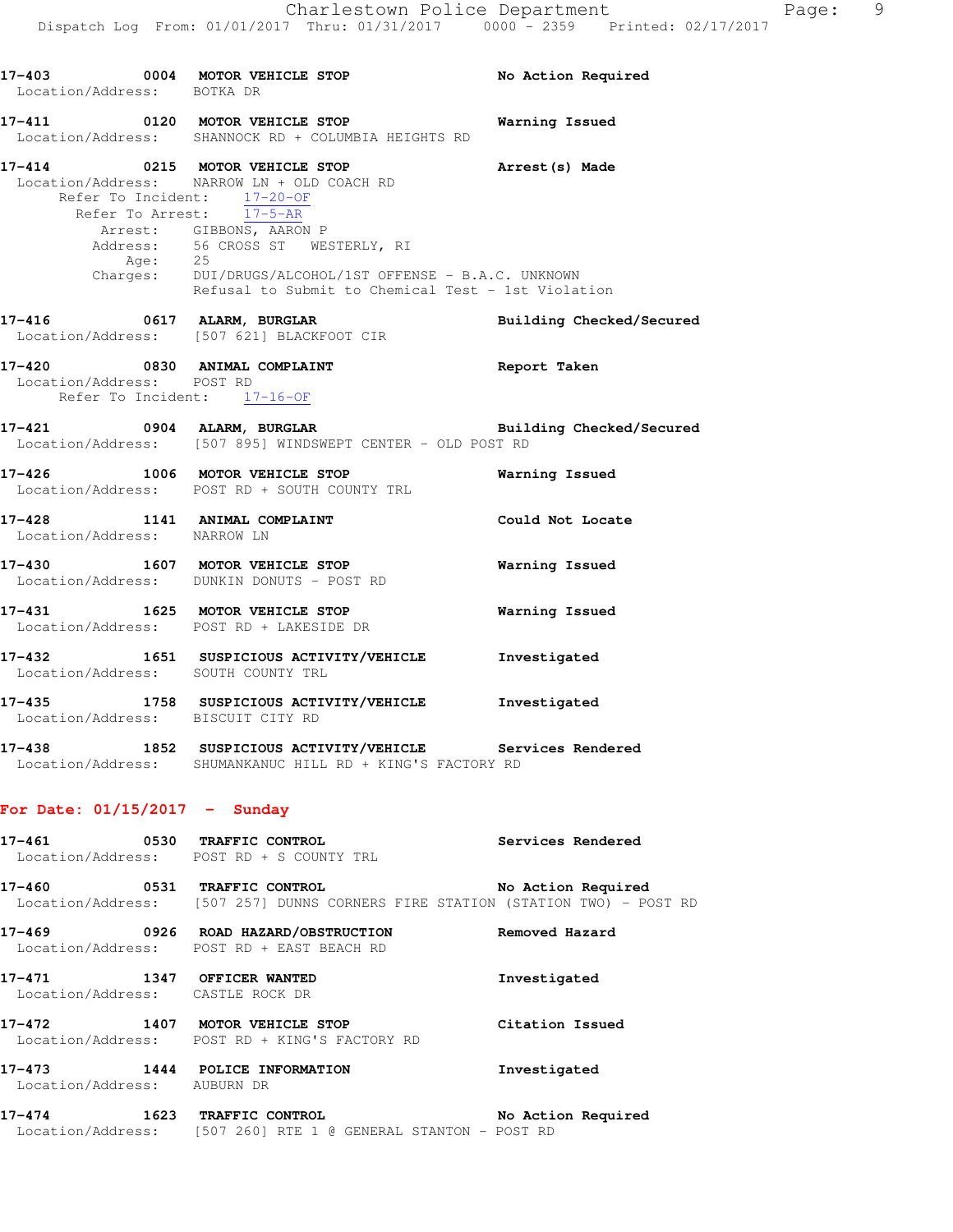**17-475 1649 MOTOR VEHICLE STOP Warning Issued**  Location/Address: [507 276] RTE 2 @ RICHMOND LINE - SOUTH COUNTY TRL

**17-476 1653 OFFICER WANTED Investigated**  Location/Address: [507 228] PHIL & ANN'S SUNSET MOTEL - OLD POST RD

**17-479 1922 TRAFFIC CONTROL Services Rendered**  Location/Address: POST RD + KING'S FACTORY RD

**17-481 2013 ALARM, BURGLAR False Alarm**  Location/Address: [507 88] EAST WEST MARKET - POST RD

**17-482 2144 MOTOR VEHICLE STOP Citation Issued**  Location/Address: [507 260] RTE 1 @ GENERAL STANTON - POST RD

### **For Date: 01/16/2017 - Monday**

**17-500 0339 ANIMAL COMPLAINT Services Rendered**  Location/Address: LADY SLIPPER DR + OLD COACH RD

**17-501 0342 TRANSPORT Services Rendered**  Location/Address: MARITIME DR

**17-504 0839 TRAFFIC CONTROL No Action Required**  Location/Address: [507 100] RTE 1 @ FIORES - POST RD

**17-509 1027 TRAFFIC CONTROL No Action Required**  Location/Address: ALTON CAROLINA RD

**17-510 1051 MOTOR VEHICLE STOP Warning Issued**  Location/Address: [507 261] RTE 1 @ STATE GARAGE (MILE MARKER 9.6) - POST RD

**17-514 1311 MOTOR VEHICLE COMPLAINT Could Not Locate**  Vicinity of: [507 83] MEADOW BROOK INN - CAROLINA BACK RD

**17-515 1314 ASSIST CITIZEN Services Rendered**  Location/Address: [507 357] K&S PIZZA - CAROLINA BACK RD

**17-517 1352 SERVE SUMMONS Services Rendered**  Location/Address: BOTKA DR

**17-518 1427 LOST/STOLEN LICENSE PLATES Report Taken**  Location/Address: SAND PLAIN RD Refer To Incident: 17-17-OF

**17-519 1528 TRAFFIC CONTROL Services Rendered**  Location/Address: POST RD + PROSSER TRL

**17-520 1528 MOTOR VEHICLE STOP No Action Required**  Vicinity of: SOUTH COUNTY TRL

**17-521 1530 TRAFFIC CONTROL Warning Issued**  Location/Address: [507 276] RTE 2 @ RICHMOND LINE - SOUTH COUNTY TRL

**17-524 1636 MOTOR VEHICLE STOP Warning Issued**  Location/Address: [507 284] RTE 91 @ RICHMOND LINE - ALTON CAROLINA RD

**17-525 1758 DOMESTIC/Assault/Diso/Other Arrest(s) Made**  Location/Address: BOTKA DR Refer To Arrest: 17-7-AR Arrest: KURCAWA, TERRI Address: 2 BOTKA DR CHARLESTOWN, RI Age: 47 Charges: DOMESTIC-SIMPLE ASSAULT/BATTERY DOMESTIC-DISORDERLY CONDUCT **17-526 1825 ASSIST OTHER POLICE DEPT Services Rendered**  Location/Address: COLUMBIA HEIGHTS OVAL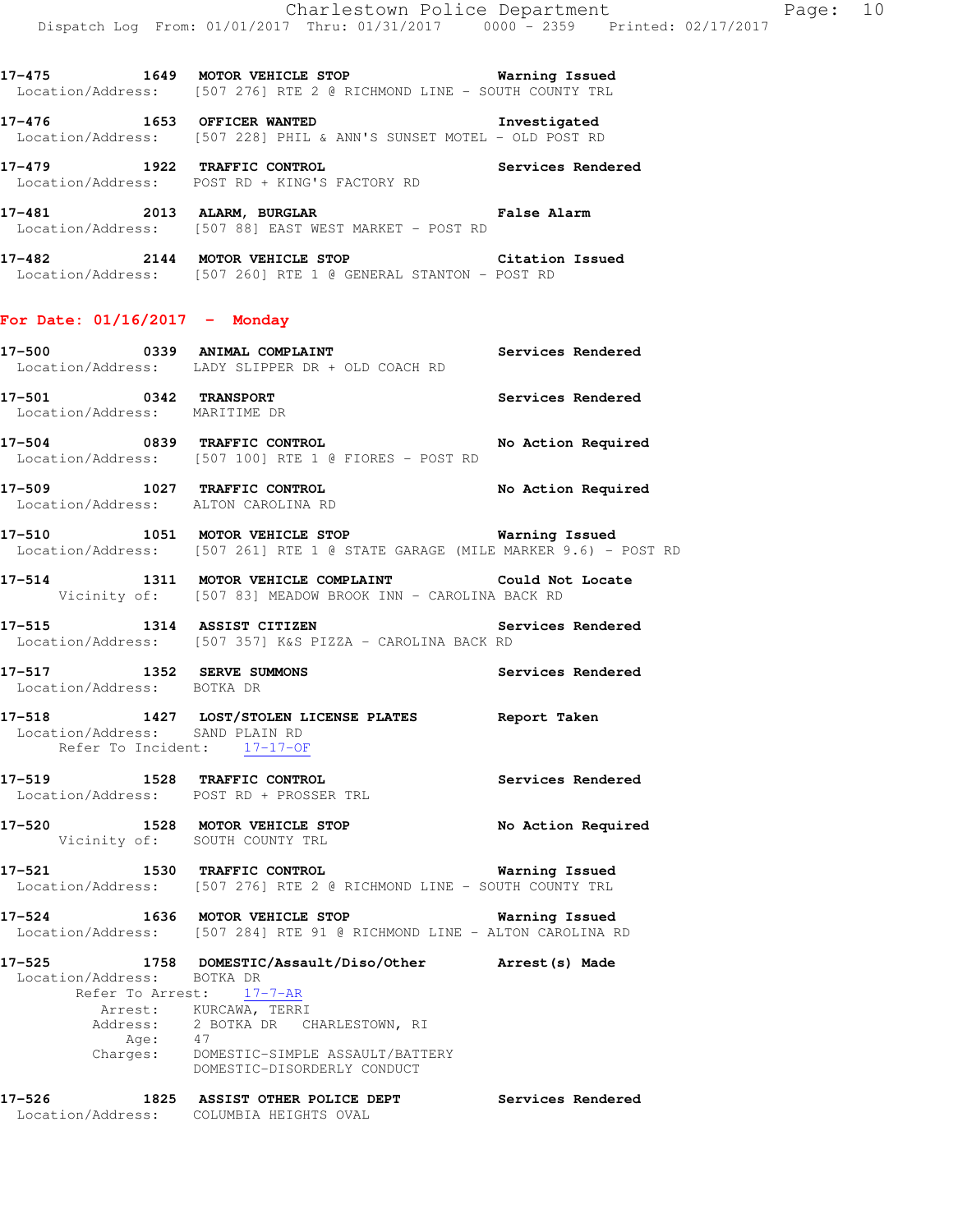| 17–527            | 1858 | FOLLOW-UP INVESTIGATION | Investigated   |
|-------------------|------|-------------------------|----------------|
| Location/Address: |      | BOTKA DR                |                |
| 17–528            | 2000 | MOTOR VEHICLE STOP      | Warning Issued |

## **For Date: 01/17/2017 - Tuesday**

**17-531 0103 MOTOR VEHICLE STOP Warning Issued**  Location/Address: POST RD + KING'S FACTORY RD

Location/Address: SOUTH COUNTY TRL + SHERMAN AVE

- **17-534 0148 MOTOR VEHICLE STOP Warning Issued**  Location/Address: [507 261] RTE 1 @ STATE GARAGE (MILE MARKER 9.6) - POST RD
- **17-539 0624 ALARM, BURGLAR False Alarm**  Location/Address: [507 471] SHELTER HARBOR GOLF MAINTANANCE FACILITY - ROSS HILL RD
- **17-540 0629 DISABLED MV Removed Hazard**  Location/Address: [507 257] DUNNS CORNERS FIRE STATION (STATION TWO) - POST RD
- **17-541 0813 TRAFFIC CONTROL No Action Required**  Location/Address: [507 100] RTE 1 @ FIORES - POST RD
- **17-546 0936 TRANSPORT Services Rendered**  Location/Address: [507 642] CHARLESTOWN POLICE DEPARTMENT - OLD POST RD
- **17-547 1019 MOTOR VEHICLE STOP Warning Issued**  Location/Address: POST RD + GENERAL STANTON LN
- **17-551 1137 MOTOR VEHICLE STOP Warning Issued**  Location/Address: [507 261] RTE 1 @ STATE GARAGE (MILE MARKER 9.6) - POST RD
- **17-553 1212 POLICE INFORMATION Investigated**  Location/Address: BOTKA DR
- **17-554 1322 THREATS Investigated**  Location/Address: GOOSEBERRY HILL Refer To Incident: 17-18-OF
- **17-555 1628 ROAD HAZARD/OBSTRUCTION Removed Hazard**  Location/Address: POST RD + NARROW LN
- **17-556 1650 SUSPICIOUS ACTIVITY/VEHICLE Services Rendered**  Location/Address: [507 261] RTE 1 @ STATE GARAGE (MILE MARKER 9.6) - POST RD
- **17-557 1721 SUSPICIOUS ACTIVITY/VEHICLE Investigated**  Location/Address: TOCKWOTTEN COVE RD + MARITIME DR
- **17-562 1944 MOTOR VEHICLE STOP Warning Issued**  Location/Address: SOUTH COUNTY TRL + MAPLE LAKE FARM RD
- **17-564 2020 DOMESTIC/Assault/Diso/Other Investigated**  Location/Address: PASQUISETT TRL
- **17-565 2210 DISTURBANCE/Music/Noise Peace Restored**  Location/Address: COLUMBIA HEIGHTS RD

#### **For Date: 01/18/2017 - Wednesday**

- **17-580 0653 MOTOR VEHICLE COMPLAINT Could Not Locate**  Location/Address: [507 258] RTE 1 @ SOUTH KINGSTOWN LINE (MM 11.4) - POST RD
- **17-586 0910 ALARM, BURGLAR Investigated**  Location/Address: [507 495] ARBUTUS TRL
- **17-591 1133 MOTOR VEHICLE STOP Warning Issued**  Location/Address: ALTON CAROLINA RD + CAROLINA BACK RD
- **17-593 1418 MOTOR VEHICLE STOP Warning Issued**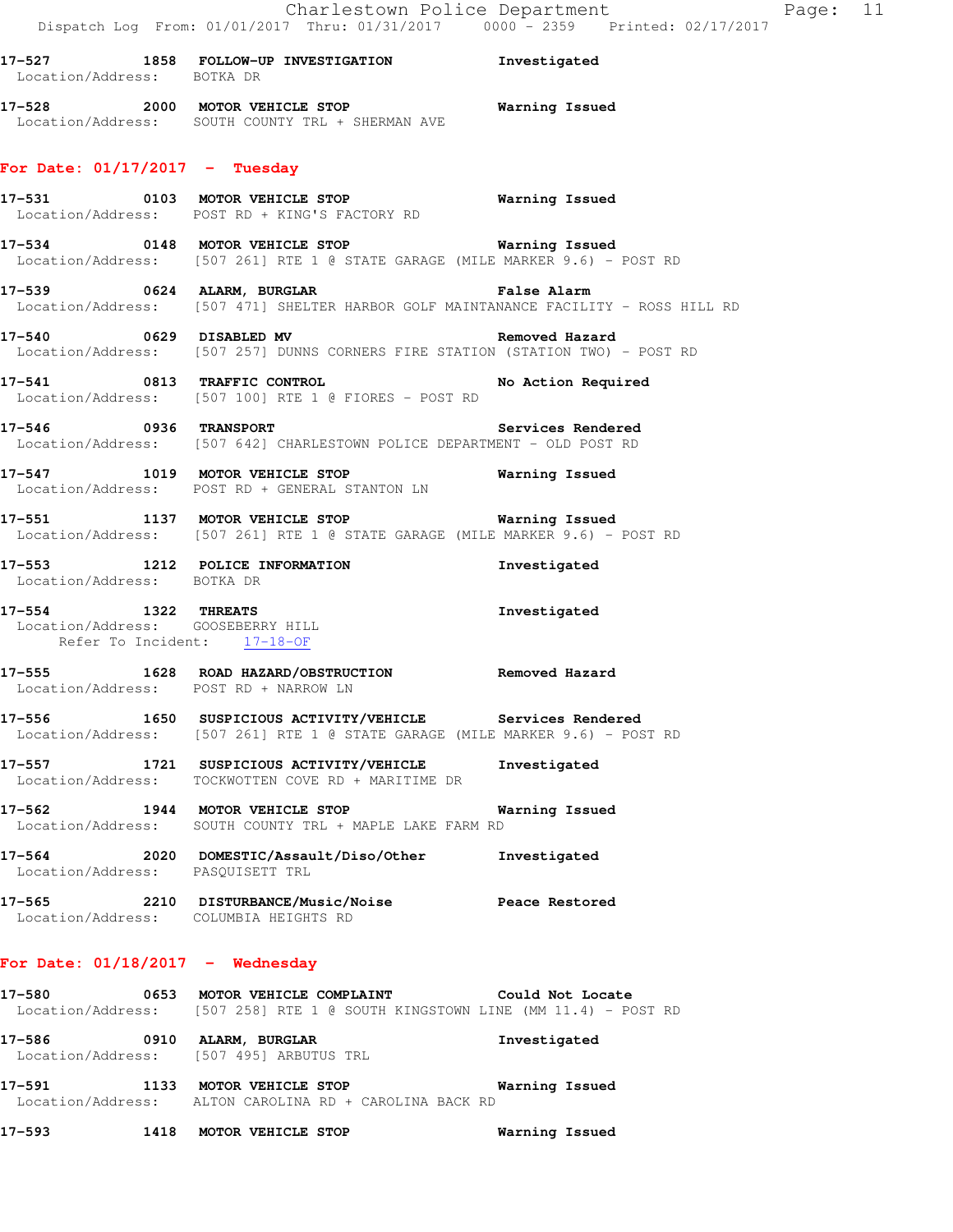|        |                             | Dispatch Log From: 01/01/2017 Thru: 01/31/2017 0000 - 2359 Printed: 02/17/2017                                                                                                                          | Charlestown Police Department | Page: 12 |  |
|--------|-----------------------------|---------------------------------------------------------------------------------------------------------------------------------------------------------------------------------------------------------|-------------------------------|----------|--|
|        |                             | Vicinity of: [507 275] RTE 1 @ WESTERLY LINE - POST RD                                                                                                                                                  |                               |          |  |
|        |                             | 17-594 1427 MVA - W/Injury/Fluid/Hazard Transported to Hospital<br>Vicinity of: SHUMANKANUC HILL RD + KING'S FACTORY RD<br>Refer To Accident: 17-10-AC                                                  |                               |          |  |
|        |                             | 17-595 1505 FOUND/LOST PROPERTY 1999 Services Rendered<br>Location/Address: OLD COACH RD                                                                                                                |                               |          |  |
|        |                             | 17-597 1829 MVA - Minor Change of The Structure of The Muslim Control of The Muslim Control of The Muslim Contr<br>Location/Address: SOUTH COUNTY TRL + CAROLINA BACK RD<br>Refer To Accident: 17-11-AC |                               |          |  |
|        |                             | 17-598 1910 DISTURBANCE/Music/Noise Transported to Hospital Location/Address: [507 45] RIPPY'S LIQUOR MART - SOUTH COUNTY TRL                                                                           |                               |          |  |
|        |                             | 17-600 2128 ALARM, BURGLAR<br>Location/Address: [507 495] ARBUTUS TRL                                                                                                                                   | <b>False Alarm</b>            |          |  |
|        |                             | For Date: $01/19/2017$ - Thursday                                                                                                                                                                       |                               |          |  |
|        |                             | 17-610 0616 MOTOR VEHICLE STOP<br>Location/Address: POST RD + FALCONE LN                                                                                                                                | <b>Warning Issued</b>         |          |  |
|        |                             | 17-614 0936 POLICE INFORMATION<br>Refer To Incident: 17-19-OF                                                                                                                                           | Report Taken                  |          |  |
|        |                             | 17-616 1323 MOTOR VEHICLE STOP<br>Location/Address: POST RD + PROSSER TRL                                                                                                                               | <b>Warning Issued</b>         |          |  |
|        |                             | 17-617 1341 MOTOR VEHICLE STOP 12 Warning Issued<br>Location/Address: [507 261] RTE 1 @ STATE GARAGE (MILE MARKER 9.6) - POST RD                                                                        |                               |          |  |
|        |                             | 17-620 1355 MOTOR VEHICLE STOP 6 Warning Issued<br>Location/Address: POST RD + FALCONE LN                                                                                                               |                               |          |  |
|        |                             | 17-624 2102 TRAFFIC CONTROL No Action Required<br>Location/Address: [507 260] RTE 1 @ GENERAL STANTON - POST RD                                                                                         |                               |          |  |
|        |                             | 17-625 2157 SUSPICIOUS ACTIVITY/VEHICLE Investigated<br>Location/Address: [507 31] BLUE SHUTTERS BEACH - EAST BEACH RD                                                                                  |                               |          |  |
|        |                             | 17-626 2235 ANIMAL COMPLAINT<br>Location/Address: BUCKEYE BROOK RD                                                                                                                                      | Could Not Locate              |          |  |
|        |                             | 17-628 2351 TRANSPORT<br>Location/Address: OLD POST RD                                                                                                                                                  | Services Rendered             |          |  |
|        |                             | For Date: $01/20/2017$ - Friday                                                                                                                                                                         |                               |          |  |
|        | Location/Address: TAUTOG LN | 17-633 0038 PSYCHOLOGICAL EMERGENCY                                                                                                                                                                     | Services Rendered             |          |  |
|        |                             | 17-635 0125 MOTOR VEHICLE STOP<br>Location/Address: SK LINE - POST RD                                                                                                                                   | Warning Issued                |          |  |
|        |                             | 17-636 0136 MOTOR VEHICLE STOP<br>Location/Address: POST RD + SCHOOLHOUSE POND RD                                                                                                                       | Citation Issued               |          |  |
|        |                             | 17-637 0146 MOTOR VEHICLE STOP<br>Location/Address: POST RD + TAMANACO DR                                                                                                                               | No Action Required            |          |  |
|        |                             | 17-646 0539 TRAFFIC CONTROL<br>Location/Address: POST RD + SOUTH COUNTY TRL                                                                                                                             | Services Rendered             |          |  |
|        |                             | 17-647 0559 MOTOR VEHICLE STOP<br>Location/Address: ROSS HILL RD                                                                                                                                        | Warning Issued                |          |  |
| 17-648 |                             | 0616 MOTOR VEHICLE STOP                                                                                                                                                                                 | Warning Issued                |          |  |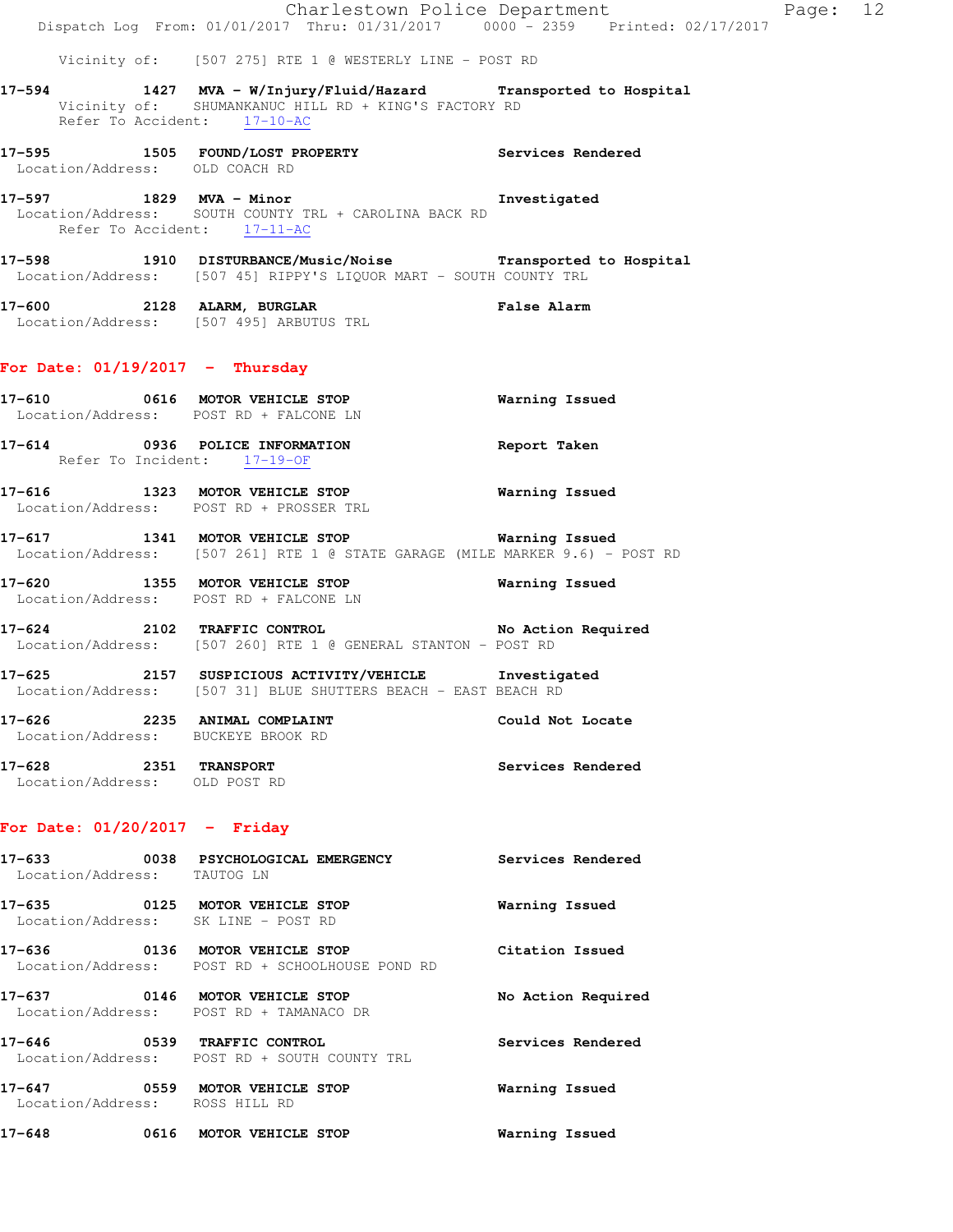Location/Address: [507 15] CASTLEROCK CONDOMINIUMS - CASTLE ROCK DR

**17-654 1253 VANDALISM Investigated**  Location/Address: SHUMANKANUC HILL RD Refer To Incident: 17-21-OF

**17-655 1324 ASSIST CITIZEN Investigated**  Location/Address: GENERAL STANTON LN

**17-657 1607 ROAD HAZARD/OBSTRUCTION Removed Hazard**  Location/Address: NARROW LN + POST RD

**17-658 1615 BUILDING CHECK Warning Issued**  Location/Address: [507 260] RTE 1 @ GENERAL STANTON - POST RD

**17-661 1752 ALARM, BURGLAR Building Checked/Secured**  Location/Address: JENISIS SURGICAL - OLD POST RD

**17-662 1903 MOTOR VEHICLE STOP Warning Issued**  Vicinity of: [507 252] GENERAL STANTON INN - OLD POST RD

**17-664 2050 MVA - Minor Investigated**  Location/Address: [507 841] BREACHWAY GRILL - CHARLESTOWN BEACH RD

# **For Date: 01/21/2017 - Saturday**

- **17-674 0129 SUSPICIOUS ACTIVITY/VEHICLE No Action Required**  Location/Address: [507 29] ARROWHEAD DENTAL - SOUTH COUNTY TRL
- **17-679 0326 OFFICER WANTED Building Checked/Secured**  Location/Address: AUBURN DR

**17-682 0600 POLICE INFORMATION Services Rendered**  Location/Address: [507 642] CHARLESTOWN POLICE DEPARTMENT - OLD POST RD

**17-683 0612 POLICE INFORMATION Services Rendered**  Location/Address: [507 642] CHARLESTOWN POLICE DEPARTMENT - OLD POST RD

**17-686 1037 SUSPICIOUS ACTIVITY/VEHICLE Investigated**  Location/Address: JOHNSON LN

**17-687 1101 MVA - Minor Report Taken**  Location/Address: [507 410] DUNKIN DONUTS - OLD POST RD Refer To Accident: 17-12-AC

**17-688 1152 MOTOR VEHICLE STOP Citation Issued**  Vicinity of: [507 261] RTE 1 @ STATE GARAGE (MILE MARKER 9.6) - POST RD

**17-689 1243 COMPLAINT Investigated**  Location/Address: COLUMBIA HEIGHTS RD

**17-690 1311 LARCENY Report Taken**  Location/Address: ROSS HILL RD Refer To Incident: 17-22-OF

**17-691 1548 SUSPICIOUS ACTIVITY/VEHICLE Could Not Locate**  Vicinity of: [507 45] RIPPY'S LIQUOR MART - SOUTH COUNTY TRL

**17-692 1559 TRANSPORT Taken/Refered to Other A**  Location/Address: [507 69] CHARLESTOWN AMBULANCE-RESCUE SERVICE - OLD POST RD

**17-693 1603 TRAFFIC CONTROL Services Rendered**  Location/Address: SOUTH COUNTY TRL + SHANNOCK RD

**17-703 2324 TRAFFIC CONTROL No Action Required**  Location/Address: POST RD + ROSS HILL RD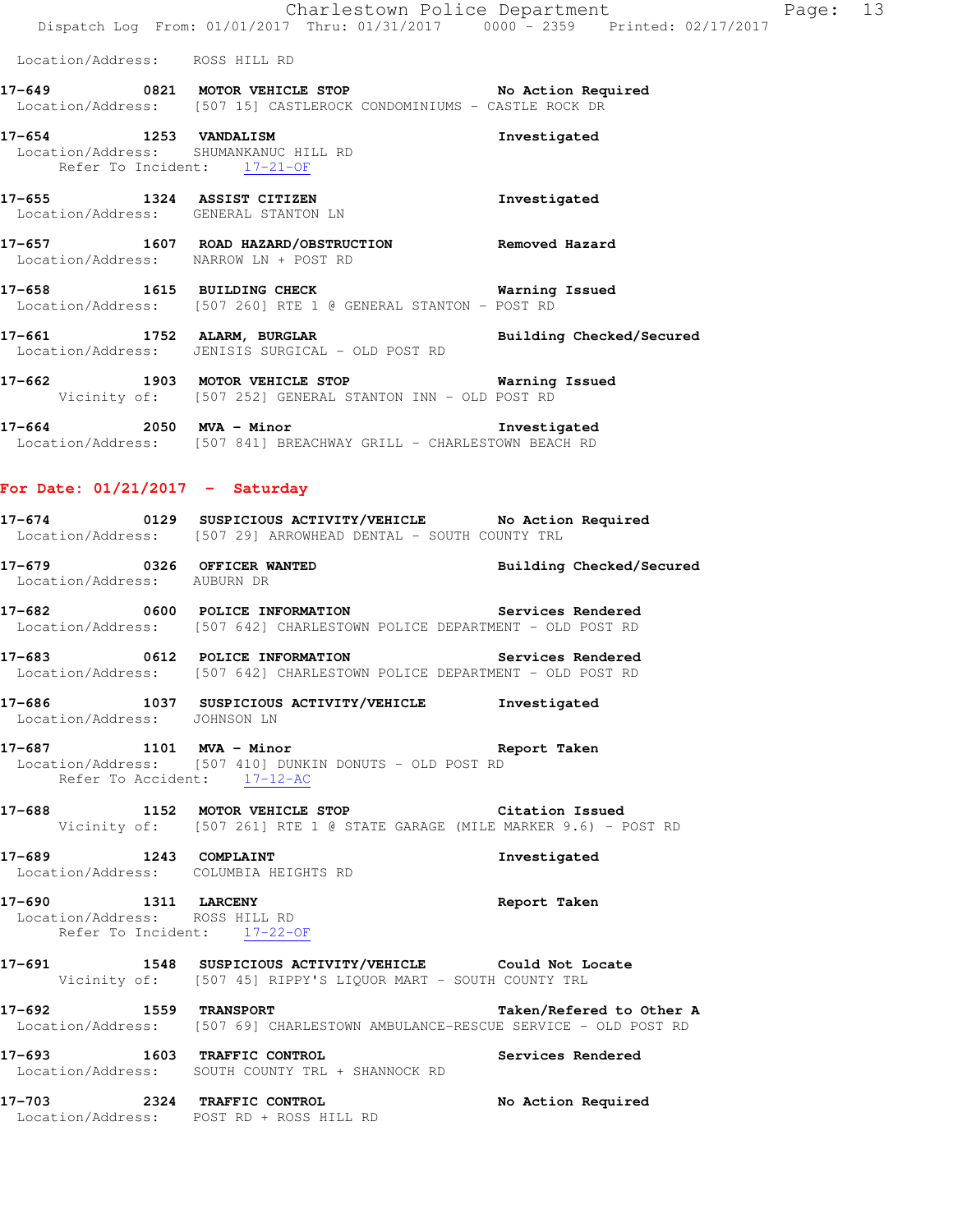| Location/Address: POST RD       | 17-707 0016 MOTOR VEHICLE STOP 6 Warning Issued                                                                                      |                          |
|---------------------------------|--------------------------------------------------------------------------------------------------------------------------------------|--------------------------|
|                                 | 17-708 0024 MOTOR VEHICLE STOP 6 Warning Issued<br>Location/Address: [507 276] RTE 2 @ RICHMOND LINE - SOUTH COUNTY TRL              |                          |
|                                 | 17-709 0031 MOTOR VEHICLE STOP <b>Warning Issued</b><br>Location/Address: SOUTH COUNTY TRL + BOTKA DR                                |                          |
|                                 | 17-713 0106 MOTOR VEHICLE STOP 6 Warning Issued<br>Location/Address: ALTON CAROLINA RD + HILLTOP DR                                  |                          |
|                                 | 17-722 1210 MOTOR VEHICLE STOP <b>Warning Issued</b><br>Location/Address: [507 261] RTE 1 @ STATE GARAGE (MILE MARKER 9.6) - POST RD |                          |
| Location/Address: THOMAS ST     | 17-723 1537 FOLLOW-UP INVESTIGATION Could Not Locate                                                                                 |                          |
|                                 | 17-724 1558 ALARM, FIRE<br>Location/Address: [507 62] OCEAN VIEW MOTEL - POST RD                                                     | Taken to Family/Guardian |
|                                 | Vicinity of: BISCUIT CITY RD + COUNTRY DR                                                                                            | Taken to Family/Guardian |
|                                 | 17-726 1637 ALARM, BURGLAR 10 Investigated<br>Location/Address: [507 526] OLD POST RD                                                |                          |
|                                 | 17-727 1658 MOTOR VEHICLE STOP 6 Warning Issued<br>Location/Address: [507 260] RTE 1 @ GENERAL STANTON - POST RD                     |                          |
|                                 | 17-728 1700 MOTOR VEHICLE STOP 6 Warning Issued<br>Location/Address: [507 258] RTE 1 @ SOUTH KINGSTOWN LINE (MM 11.4) - POST RD      |                          |
| Location/Address: BURLINGAME DR | 17-732 2238 ALARM, BURGLAR BURGLAR Building Checked/Secured                                                                          |                          |
| For Date: $01/23/2017$ - Monday |                                                                                                                                      |                          |
|                                 | 17-755 0543 TRAFFIC CONTROL<br>Location/Address: POST RD + SOUTH COUNTY TRL                                                          | Services Rendered        |

**17-756 0606 MOTOR VEHICLE STOP Warning Issued**  Location/Address: POST RD + KING'S FACTORY RD

**17-757 0625 MOTOR VEHICLE STOP Warning Issued**  Location/Address: POST RD + SCHOOLHOUSE POND RD

**17-759 0956 TRAFFIC CONTROL Investigated**  Location: TRAIN POLE 153/8

**17-760 1115 MOTOR VEHICLE COMPLAINT No Action Required**  Location/Address: SOUTH COUNTY TRL + LAURI DR

**17-761 1204 TRAFFIC CONTROL Unfounded**  Location/Address: [507 100] RTE 1 @ FIORES - POST RD

**17-763 1600 TRAFFIC CONTROL Services Rendered**  Location/Address: POST RD + KING'S FACTORY RD

**17-765 1739 PSYCHOLOGICAL EMERGENCY Transported to Hospital**  Location/Address: HILLTOP DR **17-767 1909 FIRE, OTHER Extinquished**  Location/Address: OLD POST RD

**For Date: 01/24/2017 - Tuesday**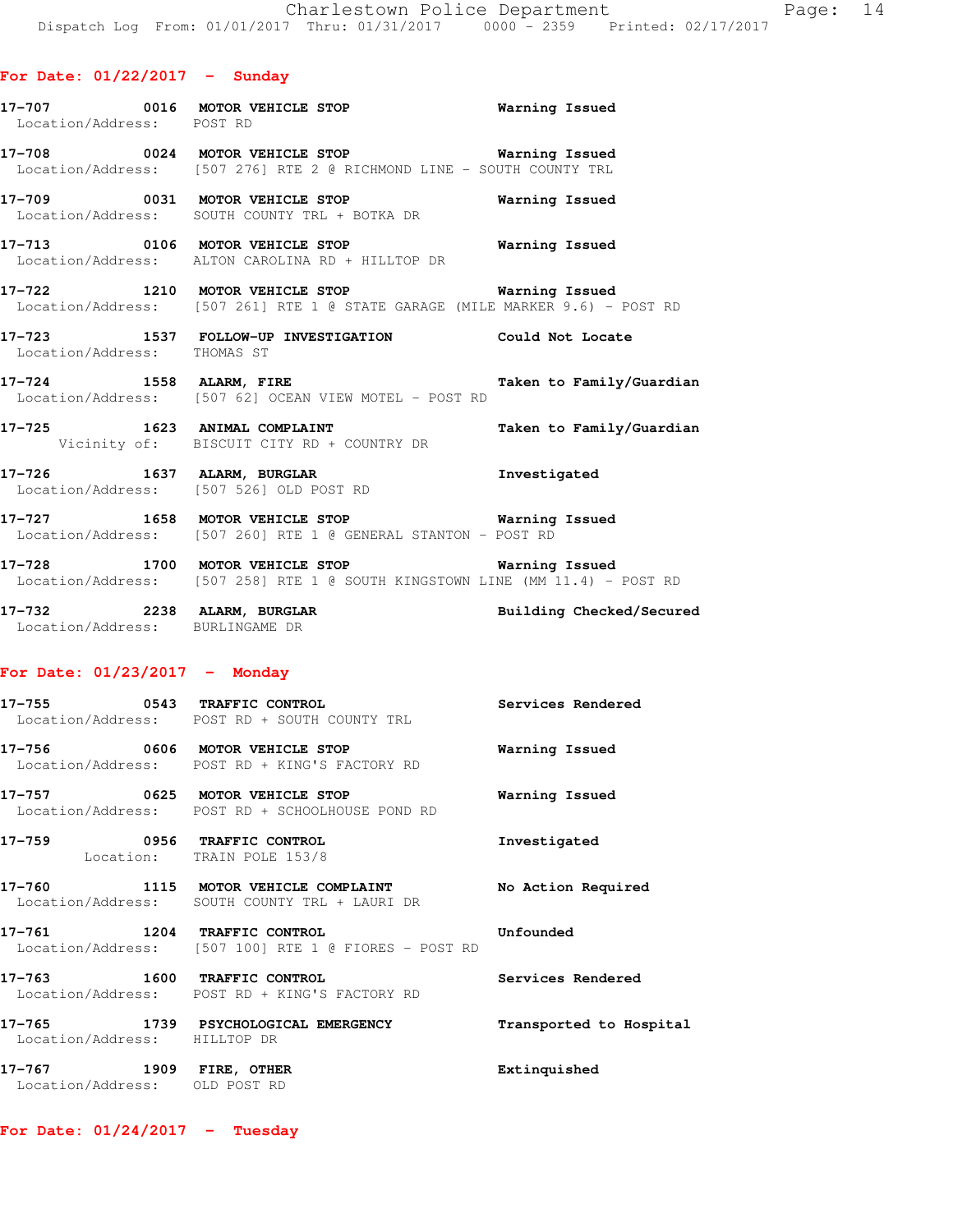| 17-774 0239 ALARM, BURGLAR<br>Location/Address: OCEAN VIEW AVE |                                                                                                                                          | Building Checked/Secured |
|----------------------------------------------------------------|------------------------------------------------------------------------------------------------------------------------------------------|--------------------------|
| Location/Address: OLD POST RD                                  | 17-776 0408 OFFICER WANTED                                                                                                               | Investigated             |
|                                                                | 17-777 6520 ROAD HAZARD/OBSTRUCTION Removed Hazard<br>Location/Address: SOUTH COUNTY TRL + NARROW LN                                     |                          |
| Location/Address: SEA BREEZE AVE                               | 17-779 0825 ROAD HAZARD/OBSTRUCTION                                                                                                      | Taken/Refered to Other A |
|                                                                | 17-780       0829   ROAD HAZARD/OBSTRUCTION<br>Location/Address:   WEST BEACH RD + WEST END RD                                           | Taken/Refered to Other A |
| Location/Address: SEA VIEW DR                                  | 17-781 0835 ROAD HAZARD/OBSTRUCTION Taken/Refered to Other A                                                                             |                          |
|                                                                | 17-785 0919 POLICE INFORMATION Taken/Refered to Other A Location/Address: [507 219] SHELTER COVE MARINA - CHARLESTOWN BEACH RD           |                          |
|                                                                | <b>17-786</b> 1112 DISABLED MV <b>Services</b><br>Location/Address: [507 260] RTE 1 @ GENERAL STANTON - POST RD                          | Services Rendered        |
|                                                                | 17-788 1239 WELL BEING CHECK COULD Not Locate Location/Address: ARBUTUS TRL                                                              |                          |
|                                                                | 17-791 1723 FOLLOW-UP INVESTIGATION 1nvestigated<br>Location/Address: [507 642] CHARLESTOWN POLICE DEPARTMENT - OLD POST RD              |                          |
| Location/Address: OLD COACH RD                                 | 17-792 1730 OFFICER WANTED                                                                                                               | Services Rendered        |
| Location/Address: SOUTH COUNTY TRL                             | 17-793 1903 ANIMAL COMPLAINT                                                                                                             | Taken/Refered to Other A |
| Refer To Accident: 17-13-AC                                    | 17-795 2220 MVA - Minor Channel Report Taken<br>Location/Address: [507 303] RTE 1 @ SOUTH SHORE MENTAL HEALTH (MM 9.0) - POST RD         |                          |
|                                                                | 17-798 2322 MOTOR VEHICLE STOP No Action Required<br>Location/Address: SHANNOCK RD + COLUMBIA HEIGHTS RD                                 |                          |
| For Date: $01/25/2017$ - Wednesday                             |                                                                                                                                          |                          |
|                                                                | 17-805 0603 TRAFFIC CONTROL<br>Location/Address: SOUTH COUNTY TRL + SHANNOCK RD                                                          | No Action Required       |
| Refer To Incident: $17-23-OF$                                  | 17-806 0752 LOST/STOLEN LICENSE PLATES Report Taken<br>Location/Address: TIMBER RIDGE RD                                                 |                          |
|                                                                | 17-808 0903 MOTOR VEHICLE STOP <b>Warning Issued</b><br>Location/Address: [507 303] RTE 1 @ SOUTH SHORE MENTAL HEALTH (MM 9.0) - POST RD |                          |
|                                                                | 17-812 1212 ROAD HAZARD/OBSTRUCTION Services Rendered<br>Location/Address: [507 585] STEDMAN & KAZOUNIS - CROSSLAND ST                   |                          |
| Location/Address: CAROLINA BACK RD                             | 17-813 1455 SUSPICIOUS ACTIVITY/VEHICLE Unfounded                                                                                        |                          |
|                                                                | 17-816 1659 MOTOR VEHICLE STOP 10 No Action Required<br>Location/Address: POST RD + SCHOOLHOUSE POND RD                                  |                          |
|                                                                | 17-817 1814 TRAFFIC CONTROL 17-817 Services Rendered<br>Location/Address: [507 1] CHARLESTOWN TOWN HALL - SOUTH COUNTY TRL               |                          |
|                                                                | 17-818 2232 THREATS<br>Location/Address: [507 406] OLD COACH RD                                                                          | Investigated             |
|                                                                |                                                                                                                                          |                          |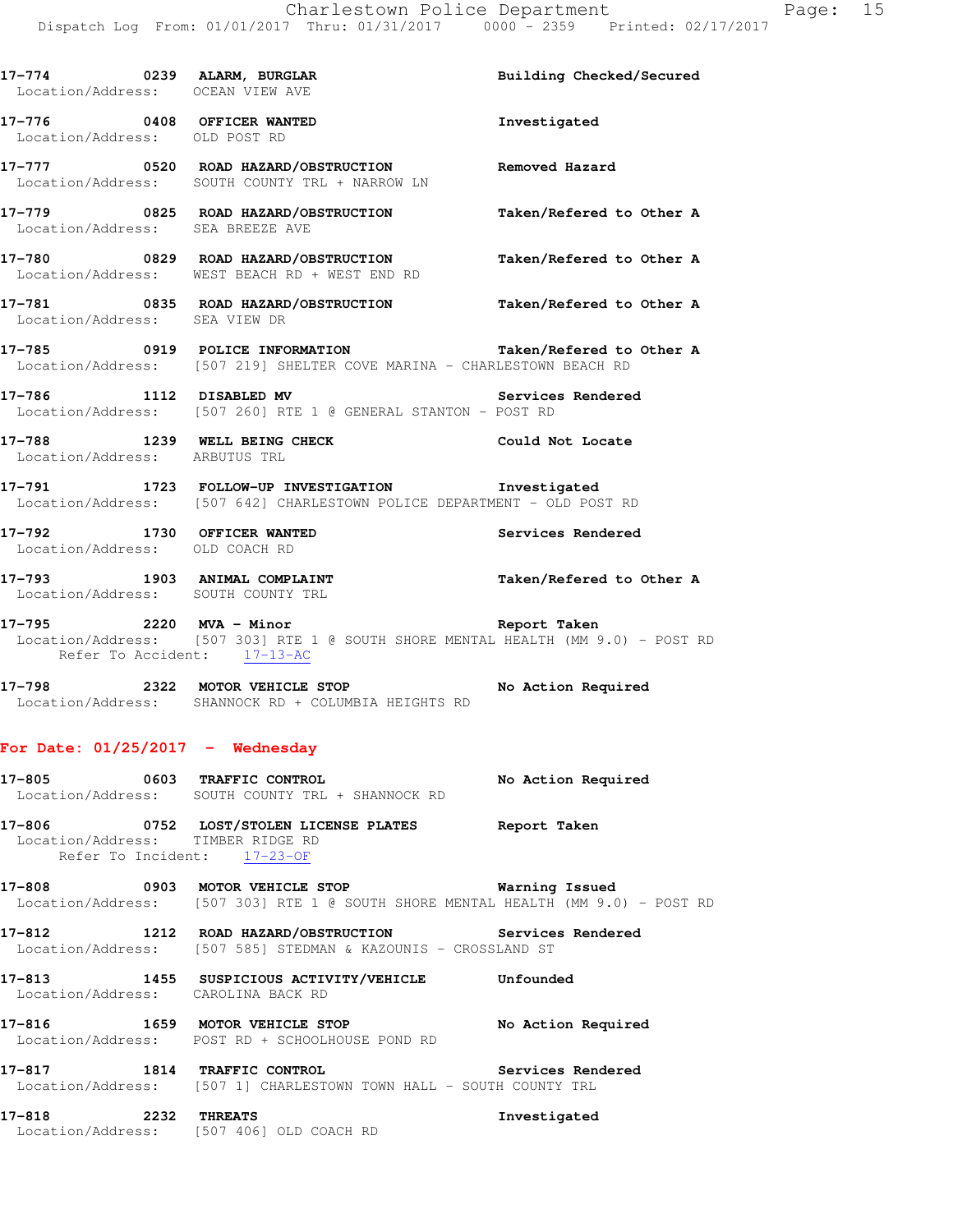**17-821 2351 MOTOR VEHICLE STOP Warning Issued**  Location/Address: POST RD + GENERAL STANTON LN

# **For Date: 01/26/2017 - Thursday**

|                                       | 17-827 0052 MOTOR VEHICLE STOP <b>Warning Issued</b><br>Location/Address: POST RD + CROSS MILLS RD                   |              |
|---------------------------------------|----------------------------------------------------------------------------------------------------------------------|--------------|
| Location/Address: SCAPA FLOW RD       | 17-828 0052 SUSPICIOUS ACTIVITY/VEHICLE 1nvestigated                                                                 |              |
|                                       | 17-837 0554 TRAFFIC CONTROL CONTROL Services Rendered<br>Location/Address: POST RD + SOUTH COUNTY TRL                |              |
| Location/Address: ROSS HILL RD        | 17-839 0837 ASSIST OTHER POLICE DEPT Services Rendered                                                               |              |
|                                       | 17-842 0917 COMPLAINT 2000 1nvestigated<br>Location/Address: [507 795] SAND PLAIN RD                                 |              |
|                                       | 17-844 1224 OFFICER WANTED Taken to Family/Guardian<br>Location/Address: [507 469] OLD MILL DINER - SOUTH COUNTY TRL |              |
|                                       | 17-845 1542 ALARM, BURGLAR 10 Investigated<br>Location/Address: CHARLESTOWN BEACH RD                                 |              |
|                                       | 17-846 1719 MOTOR VEHICLE STOP Citation Issued<br>Location/Address: [507 260] RTE 1 @ GENERAL STANTON - POST RD      |              |
| Location/Address: PERKINS LN          | 17-847 1759 OFFICER WANTED                                                                                           | Investigated |
| Location/Address: NARROW LN           | 17-848 1855 SUSPICIOUS ACTIVITY/VEHICLE Building Checked/Secured                                                     |              |
| Location/Address: SHUMANKANUC HILL RD | 17-851 2112 SUSPICIOUS ACTIVITY/VEHICLE Investigated                                                                 |              |

**17-859 2350 ASSIST OTHER POLICE DEPT Services Rendered**  Location/Address: [507 531] NARRAGANSETT INDIAN TRIBAL HEALTH CENTER - SOUTH COUNTY TRL

## **For Date: 01/27/2017 - Friday**

|                             | 17-867 0116 MOTOR VEHICLE STOP 6 Warning Issued<br>Location/Address: POST RD + SCHOOLHOUSE POND RD                                  |                   |
|-----------------------------|-------------------------------------------------------------------------------------------------------------------------------------|-------------------|
|                             | 17-868 6131 MOTOR VEHICLE STOP 61 Citation Issued<br>  Location/Address: [507 261] RTE 1 @ STATE GARAGE (MILE MARKER 9.6) - POST RD |                   |
|                             | Location/Address: [507 364] CROTTY AND SONS AUTO BODY - SOUTH COUNTY TRL                                                            |                   |
|                             | Location/Address: [507 364] CROTTY AND SONS AUTO BODY - SOUTH COUNTY TRL                                                            |                   |
| Location/Address: LAUREL RD | 17-880 1023 ASSIST CITIZEN                                                                                                          | Investigated      |
|                             | 17-883 1236 SUSPICIOUS ACTIVITY/VEHICLE Investigated<br>Location/Address: CAROLINA BACK RD                                          |                   |
|                             | Location/Address: SOUTH COUNTY TRL + OLD MILL RD                                                                                    |                   |
|                             | 17-887 1602 SERVE SUMMONS 100 Could Not Locate<br>Location/Address: [507 33] BROOKSIDE APARTMENTS - SOUTH COUNTY TRL                |                   |
| 17-888 1603 DISABLED MV     |                                                                                                                                     | Services Rendered |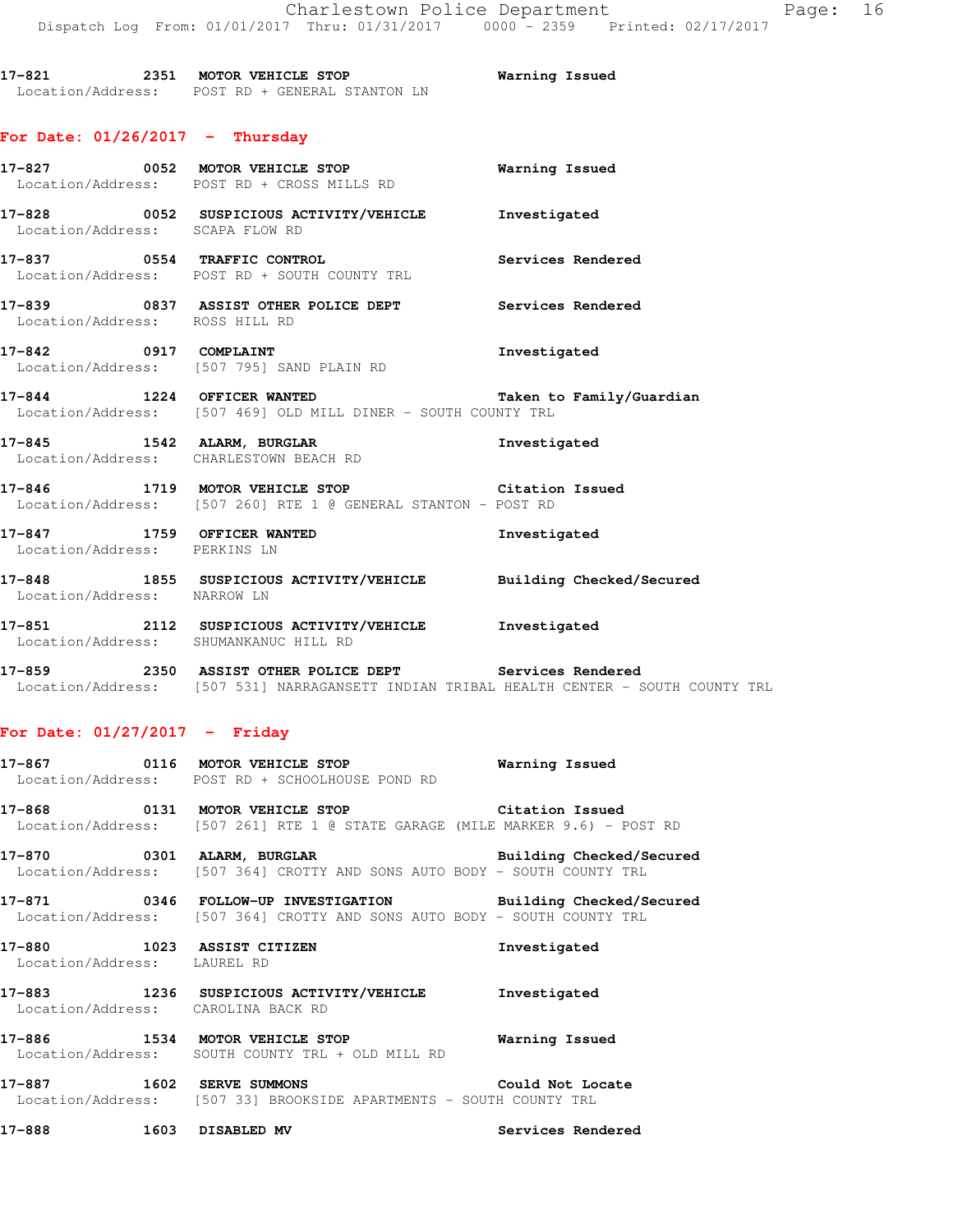|                                                                                       | Dispatch Log From: 01/01/2017 Thru: 01/31/2017 0000 - 2359 Printed: 02/17/2017                                                                                                                                                                                                                        | Charlestown Police Department The Page: 17 |  |
|---------------------------------------------------------------------------------------|-------------------------------------------------------------------------------------------------------------------------------------------------------------------------------------------------------------------------------------------------------------------------------------------------------|--------------------------------------------|--|
|                                                                                       | Location/Address: POST RD + SCHOOLHOUSE POND RD                                                                                                                                                                                                                                                       |                                            |  |
|                                                                                       | 17-889 1612 TRAFFIC CONTROL Marning Issued<br>Location/Address: SHANNOCK RD + WORDEN'S POND RD                                                                                                                                                                                                        |                                            |  |
|                                                                                       | 17-890 1724 ASSIST OTHER POLICE DEPT Services Rendered<br>Location/Address: POST RD + GENERAL STANTON LN                                                                                                                                                                                              |                                            |  |
| 17-891 1813 MVA - Minor<br>Location/Address: LAUREL RD<br>Refer To Accident: 17-14-AC |                                                                                                                                                                                                                                                                                                       | Report Taken                               |  |
| Location/Address: MOHAWK TRL                                                          | 17-892 2107 SUSPICIOUS ACTIVITY/VEHICLE Field Interrogation                                                                                                                                                                                                                                           |                                            |  |
|                                                                                       | 17-893 2114 JUVENILE OFFENSES Could Not Locate<br>Location/Address: COLUMBIA HEIGHTS OVAL                                                                                                                                                                                                             |                                            |  |
| Location/Address: INDIAN TRL                                                          | 17-895 2332 SUSPICIOUS ACTIVITY/VEHICLE Report Taken                                                                                                                                                                                                                                                  |                                            |  |
| For Date: $01/28/2017 -$ Saturday                                                     |                                                                                                                                                                                                                                                                                                       |                                            |  |
|                                                                                       | 17-903 0103 MOTOR VEHICLE STOP 6 Warning Issued<br>Location/Address: SOUTH COUNTY TRL + SHANNOCK RD                                                                                                                                                                                                   |                                            |  |
|                                                                                       | 17-906 0143 MOTOR VEHICLE STOP 6 Warning Issued<br>Location/Address: OLD SHANNOCK RD + CAROLINA BACK RD                                                                                                                                                                                               |                                            |  |
| Location/Address: POST RD                                                             | 17-917 1202 ASSIST CITIZEN Services Rendered                                                                                                                                                                                                                                                          |                                            |  |
|                                                                                       | 17-918 1310 ALARM, BURGLAR BURGINER BUILding Checked/Secured Location/Address: [507 354] PAT'S POWER EQUIPMENT - OLD POST RD                                                                                                                                                                          |                                            |  |
|                                                                                       | 17-919 1606 TRAFFIC CONTROL 2000 Services Rendered<br>Location/Address: POST RD + SOUTH COUNTY TRL                                                                                                                                                                                                    |                                            |  |
| Age: 29                                                                               | 17-926 2347 MOTOR VEHICLE STOP <b>Arrest</b> (s) Made<br>Location/Address: SOUTH COUNTY TRL + SHANNOCK RD<br>Refer To Summons: 17-8-AR<br>Summons: WHITCOMB, KATHLEEN S<br>Address: 54 WHIPPLE DR CHARLESTOWN, RI<br>Charges: Driving after denial, suspension or revocation of license - 1st Offense |                                            |  |
| For Date: $01/29/2017 -$ Sunday                                                       |                                                                                                                                                                                                                                                                                                       |                                            |  |
| 17-928                                                                                | 0032 MOTOR VEHICLE STOP<br>Location/Address: POST RD + EAST BEACH RD                                                                                                                                                                                                                                  | Warning Issued                             |  |
|                                                                                       | 17-929 0040 MOTOR VEHICLE STOP<br>Location/Address: POST RD + SCHOOLHOUSE POND RD                                                                                                                                                                                                                     | Warning Issued                             |  |
| 17-930                                                                                | 0057 MOTOR VEHICLE STOP<br>Location/Address: [507 261] RTE 1 @ STATE GARAGE (MILE MARKER 9.6) - POST RD                                                                                                                                                                                               | Warning Issued                             |  |
|                                                                                       | 17-931 0102 MOTOR VEHICLE STOP<br>Location/Address: [507 864] STATE OF RHODE ISLAND DOT GARAGE - CROSS MILLS RD                                                                                                                                                                                       | <b>Warning Issued</b>                      |  |
| 17–932                                                                                | 0144 MOTOR VEHICLE STOP<br>Location/Address: POST RD + NARROW LN                                                                                                                                                                                                                                      | Warning Issued                             |  |
|                                                                                       | 17-934 0152 MOTOR VEHICLE STOP 6 Warning Issued<br>Location/Address: [507 247] HUNGRY HAVEN RESTAURANT - SOUTH COUNTY TRL                                                                                                                                                                             |                                            |  |
| 0333 ASSAULT<br>17–939<br>Location/Address: CARMICHAEL LN                             | Refer To Arrest: 17-9-AR                                                                                                                                                                                                                                                                              | Arrest (s) Made                            |  |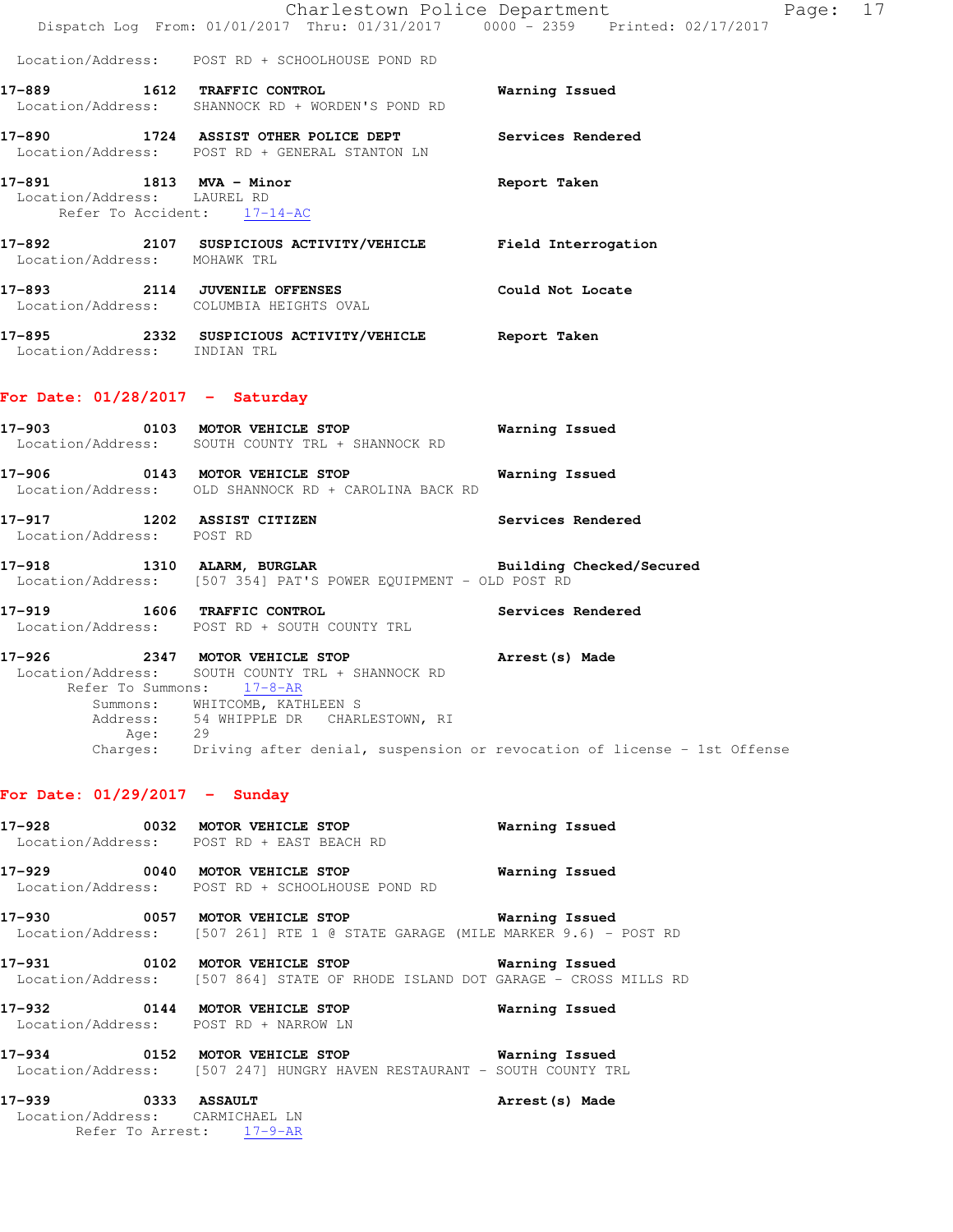|                                                                                       |         | Dispatch Log From: 01/01/2017 Thru: 01/31/2017 0000 - 2359 Printed: 02/17/2017                                                                      | Charlestown Police Department | Page: 18 |  |
|---------------------------------------------------------------------------------------|---------|-----------------------------------------------------------------------------------------------------------------------------------------------------|-------------------------------|----------|--|
|                                                                                       | Age: 21 | Arrest: RICHMOND, TYLER C<br>Address: 137 ALTON BRADFORD RD BRADFORD, RI<br>Charges: DOMESTIC-DISORDERLY CONDUCT<br>DOMESTIC-SIMPLE ASSAULT/BATTERY |                               |          |  |
| 17-942 0849 COMPLAINT<br>Location/Address: SHANNOCK RD                                |         | Refer To Incident: 17-25-OF                                                                                                                         | Investigated                  |          |  |
| 17-945 0940 TRAFFIC CONTROL                                                           |         | Location/Address: [507 100] RTE 1 @ FIORES - POST RD                                                                                                | No Action Required            |          |  |
| 17-946 1145 MVA - Minor<br>Vicinity of: MOSENA DR                                     |         | Refer To Accident: 17-15-AC                                                                                                                         | Report Taken                  |          |  |
| Location/Address: CARMICHAEL LN                                                       |         | 17-947 1213 ASSIST OTHER POLICE DEPT Could Not Locate                                                                                               |                               |          |  |
| Location/Address: BUCKEYE BROOK RD                                                    |         | 17-948 1316 POLICE INFORMATION                                                                                                                      | Services Rendered             |          |  |
| 17-956 2008 MVA - Minor<br>Location/Address: NARROW LN<br>Refer To Accident: 17-16-AC |         |                                                                                                                                                     | Investigated                  |          |  |
| Location/Address: LIISA DR                                                            |         | 17-957 2028 DISTURBANCE/Music/Noise                                                                                                                 | Unfounded                     |          |  |
| Location/Address: KEITH DR                                                            |         | 17-958 2153 FOUND/LOST PROPERTY                                                                                                                     | Investigated                  |          |  |
| For Date: $01/30/2017$ - Monday                                                       |         |                                                                                                                                                     |                               |          |  |
|                                                                                       |         | 17-971 1152 ALARM, BURGLAR<br>Location/Address: [507 816] DRIFTWOOD DR                                                                              | <b>False Alarm</b>            |          |  |
| Location/Address: EDGEWARE ST<br>Refer To Incident: 17-26-OF                          |         | 17-972 1227 DEATH; Sudden/Unexpected Report Taken                                                                                                   |                               |          |  |
|                                                                                       |         | 17-975 1507 WATER RESCUE<br>Location/Address: [507 325] CENTRAL BEACH PARKING LOT - SURFSIDE AVE                                                    | Services Rendered             |          |  |
| 17-976 1524 VANDALISM                                                                 |         | Location/Address: [507 661] BARBARA C. BROOKS - GEORGE ST                                                                                           | Investigated                  |          |  |
| 17-978 1615 DISABLED MV<br>Location/Address: CROSSLAND ST                             |         |                                                                                                                                                     | Services Rendered             |          |  |
|                                                                                       |         | 17-981 1711 ASSIST CITIZEN<br>Location/Address: [507 72] CUMBERLAND FARMS - OLD POST RD                                                             | Services Rendered             |          |  |
|                                                                                       |         | 17-983 2053 ASSIST CITIZEN Services Rendered<br>Location/Address: [507 201] KENYON INDUSTRIES - SHERMAN AVE                                         |                               |          |  |
|                                                                                       |         | 17-984 2103 POLICE INFORMATION<br>Location/Address: [507 79] ECKEL INSURANCE INC - OLD POST RD                                                      | No Action Required            |          |  |
| For Date: $01/31/2017$ - Tuesday                                                      |         |                                                                                                                                                     |                               |          |  |
| 17-990                                                                                |         | 0508 MOTOR VEHICLE STOP                                                                                                                             | Warning Issued                |          |  |

 Location/Address: POST RD + CROSS MILLS RD **17-991 0551 MOTOR VEHICLE STOP Warning Issued**  Location/Address: [507 221] SHERMAN'S AUTO BODY INC - SOUTH COUNTY TRL

**17-993 0908 MOTOR VEHICLE STOP Warning Issued**